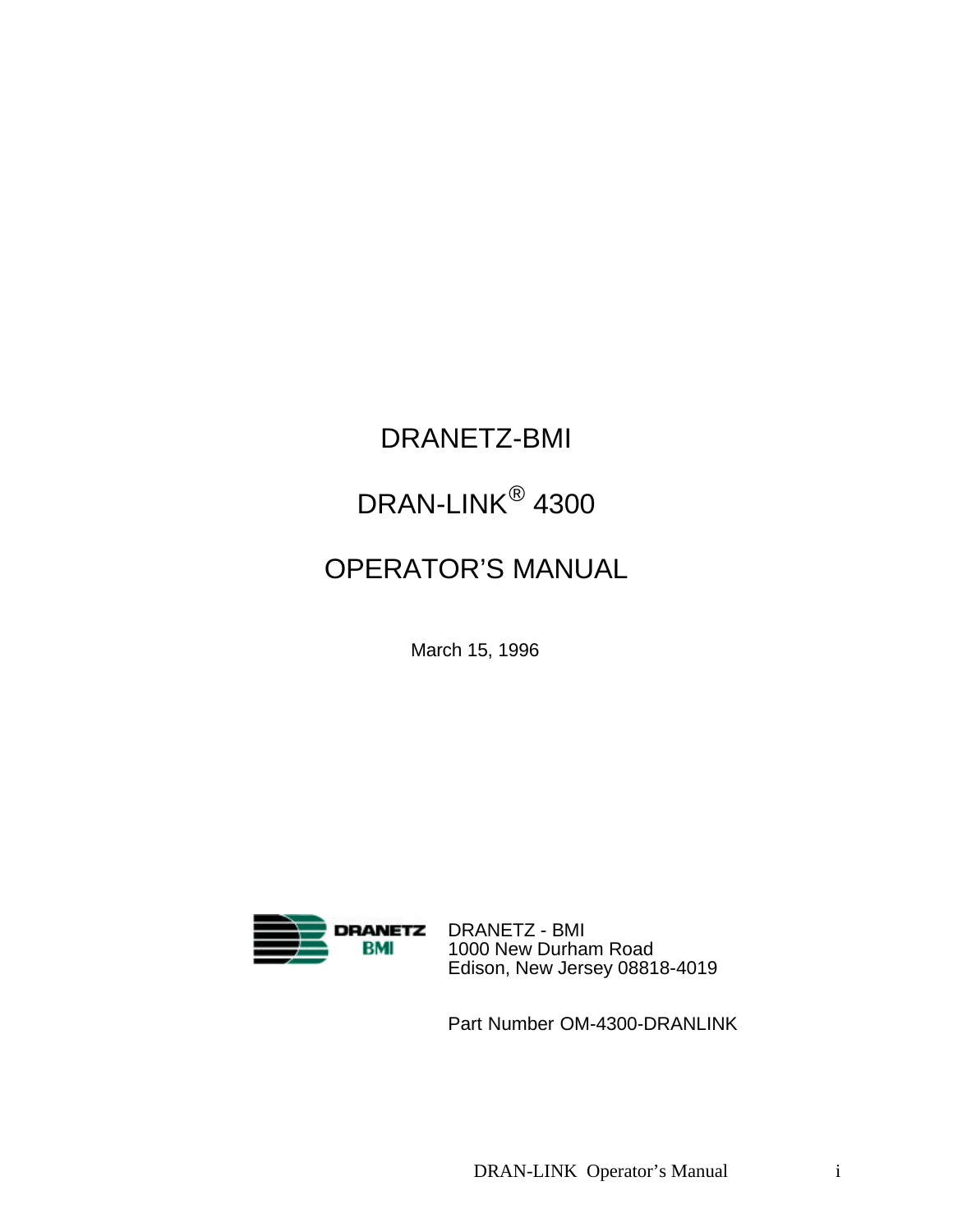## **Statements and Notices**

| Dranetz'<br>proprietary<br>rights | Notice regarding By accepting and using this manual, the user agrees that the information<br>contained herein will be used solely for the purpose of operating equipment of<br>Dranetz Technologies, Inc. This publication is protected under the copyright<br>laws of the United States Title 17 et seq.                                                                                                                                                                                                                                                                                                                                |  |  |  |  |  |  |
|-----------------------------------|------------------------------------------------------------------------------------------------------------------------------------------------------------------------------------------------------------------------------------------------------------------------------------------------------------------------------------------------------------------------------------------------------------------------------------------------------------------------------------------------------------------------------------------------------------------------------------------------------------------------------------------|--|--|--|--|--|--|
| Copyright                         | Dranetz DRAN-LINK software documentation and software are copyrighted<br>with all rights reserved. Under the copyright laws of the United States, neither<br>the documentation nor the software may be copied, photocopied, reproduced,<br>translated, or reduced to any electronic medium or machine readable form, in<br>whole or in part, without the prior consent of Dranetz Technologies, Inc., except<br>in the manner described in the following paragraph.                                                                                                                                                                      |  |  |  |  |  |  |
|                                   | The recipient of the software hereby agrees that the proprietary information of<br>the program is privileged and amounts to a trade secret and that he or she will<br>take reasonable care not to disclose such information to any third parties, nor<br>will he or she transfer programs for consideration or otherwise to any third<br>party. The recipient has the right to make an archival copy and one working<br>copy (for a total of two copies) of the program diskettes for use on one machine<br>forever. No other copies of the program diskettes can be made, and no additional<br>copies of the documentation can be made. |  |  |  |  |  |  |
|                                   | Copyright - 1996<br>Dranetz Technologies, Inc.<br>1000 New Durham Road<br>Edison, New Jersey 08818-4019<br>$(908)$ 287-3680                                                                                                                                                                                                                                                                                                                                                                                                                                                                                                              |  |  |  |  |  |  |
|                                   | All Rights Reserved<br>Printed in the United States of America                                                                                                                                                                                                                                                                                                                                                                                                                                                                                                                                                                           |  |  |  |  |  |  |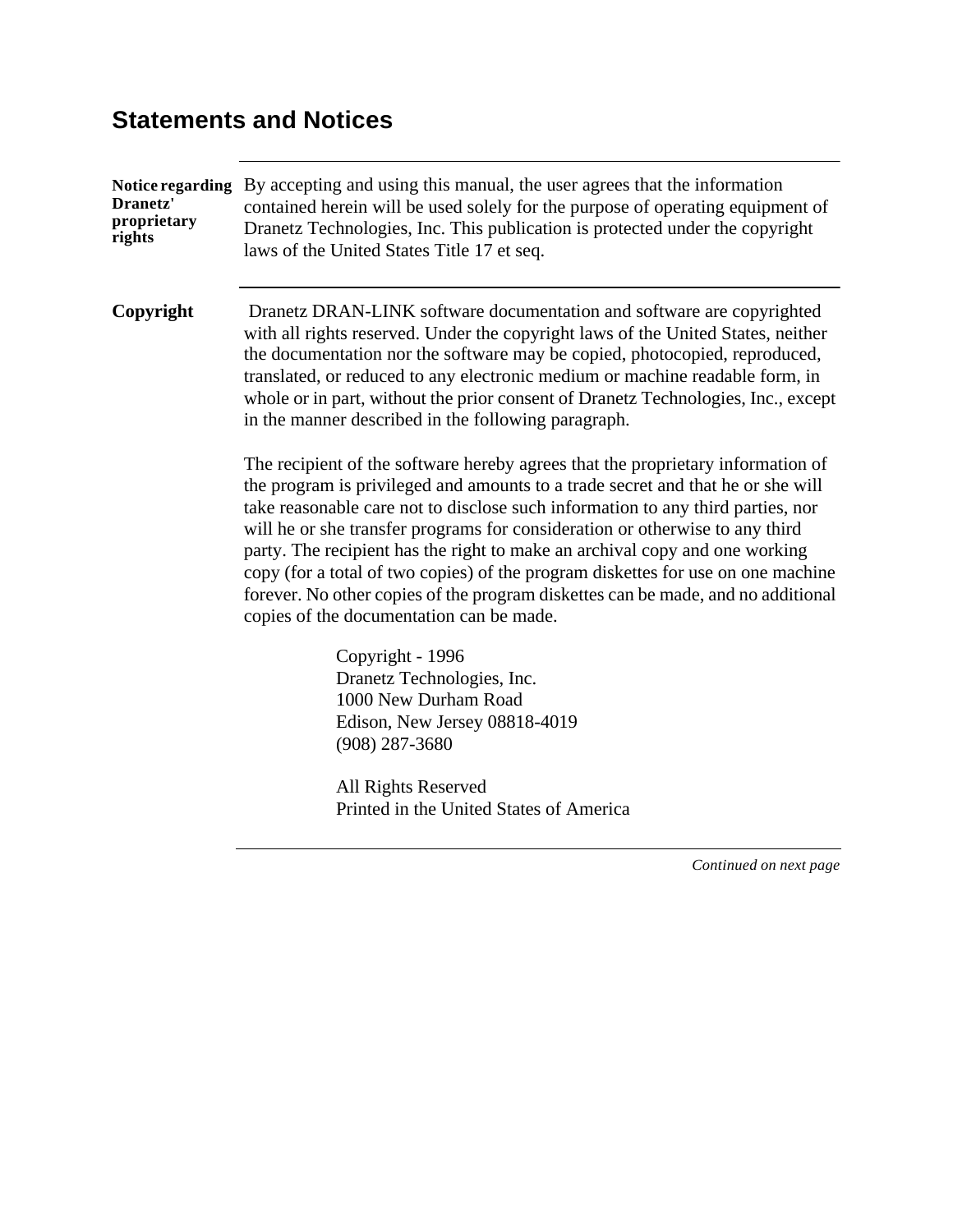# **Statements and Notices, continued**

| <b>Limitation</b> of<br>liability  | Dranetz Technologies, Inc. does not warrant that the software program will<br>function properly in every hardware/software environment. The software may<br>not work in combination with modified versions of the operating system, with<br>certain print-spooling or file facility programs, or with certain computers or<br>printers supplied by independent manufacturers.                                                                                                                                                                                    |
|------------------------------------|------------------------------------------------------------------------------------------------------------------------------------------------------------------------------------------------------------------------------------------------------------------------------------------------------------------------------------------------------------------------------------------------------------------------------------------------------------------------------------------------------------------------------------------------------------------|
|                                    | Although Dranetz Technologies, Inc. has tested the software and reviewed the<br>documentation, Dranetz Technologies, Inc. makes no warranty or<br>representation, either express or implied, with respect to this software or<br>documentation, including its quality, performance, merchantability, or fitness<br>for a particular purpose. As a result, this software and documentation are<br>licensed as is, with the licensee assuming the entire risk as to their quality and<br>performance.                                                              |
|                                    | In no event will Dranetz Technologies, Inc. be liable for direct, indirect, special,<br>incidental, or consequential damages arising out of the use or the inability to use<br>the software or documentation, even if advised of the possibility of such<br>damages. In particular, Dranetz Technologies, Inc. is not responsible for any<br>costs including but not limited to those incurred as a result of lost profits or<br>revenue, loss of use of the computer program, loss of data, the cost of substitute<br>programs, or any claims by third parties. |
| <b>Revision rights</b>             | Dranetz Technologies, Inc. reserves the right to revise this publication from time<br>to time and to make changes in its content without any obligation of notifying<br>previous users of such revisions or changes.                                                                                                                                                                                                                                                                                                                                             |
| <b>Trademarks</b>                  | DRAN-LINK is a trademark of Dranetz Technologies.                                                                                                                                                                                                                                                                                                                                                                                                                                                                                                                |
|                                    | IBM is a registered trademark and IBM Personal Computer (386/486) are<br>trademarks of International Business Machines, Inc.                                                                                                                                                                                                                                                                                                                                                                                                                                     |
|                                    | Windows is a trademark of Microsoft Corporation.                                                                                                                                                                                                                                                                                                                                                                                                                                                                                                                 |
| <b>Statement of</b><br>reliability | The information in this manual has been reviewed and is believed to be entirely<br>reliable, however, no responsibility is assumed for any inaccuracies. All<br>material is for informational purposes only and is subject to change without<br>prior notice.                                                                                                                                                                                                                                                                                                    |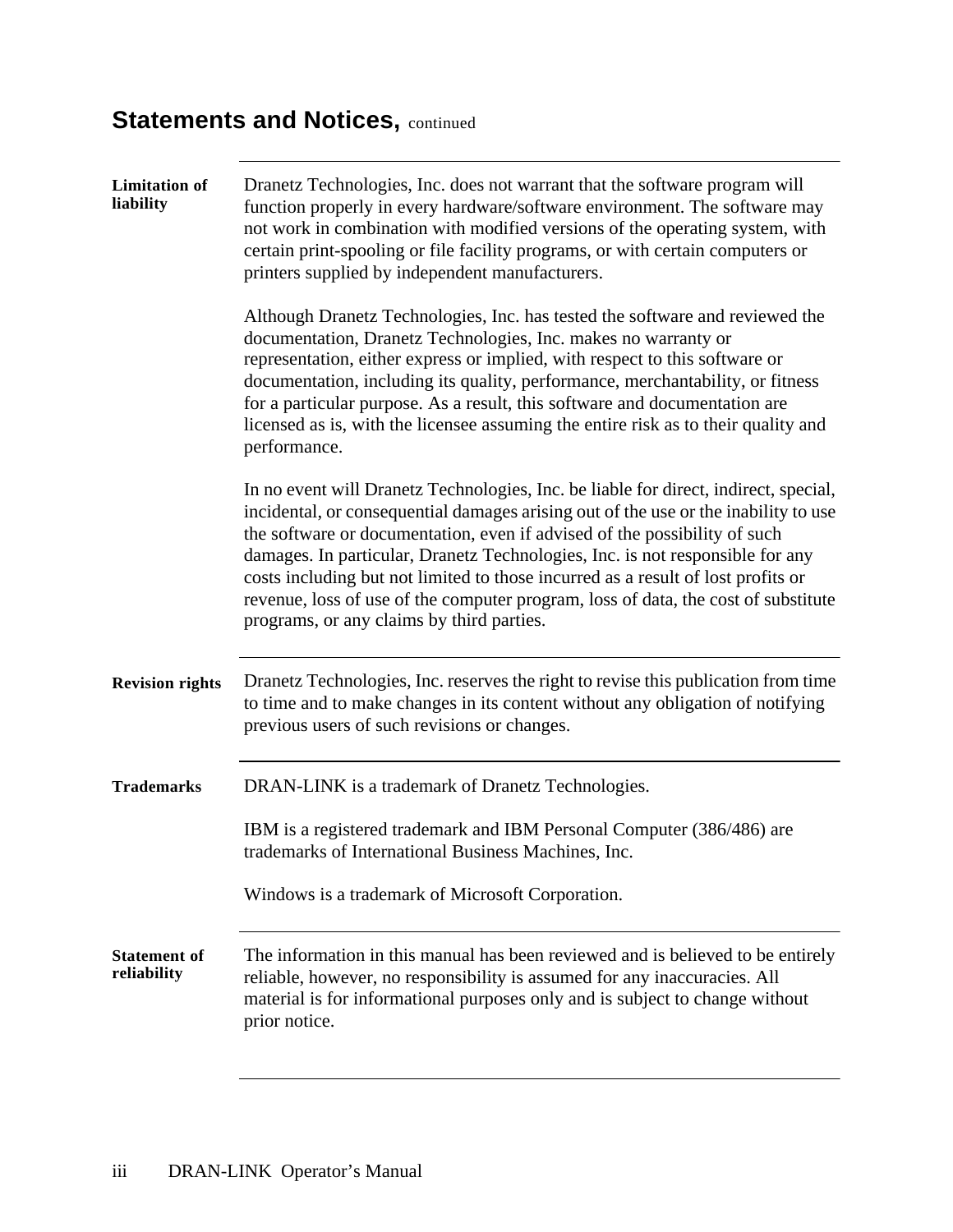#### **Table of Contents**

#### 

#### **CHAPTER 1 - Introduction**

#### **CHAPTER 2 - Launching the Software**

#### **CHAPTER 3 - Main Menu Commands**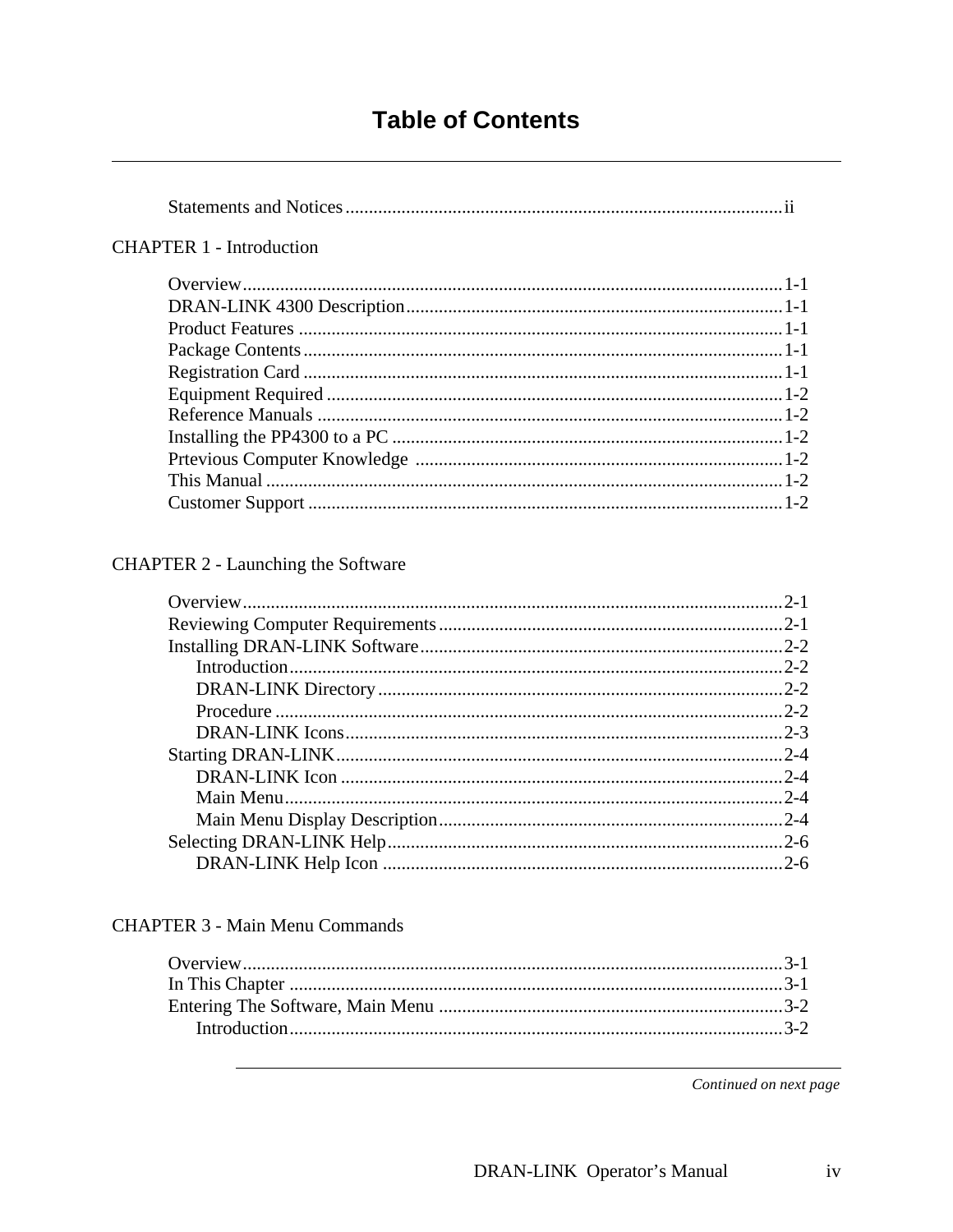#### CHAPTER 3 - Main Menu Commands, continued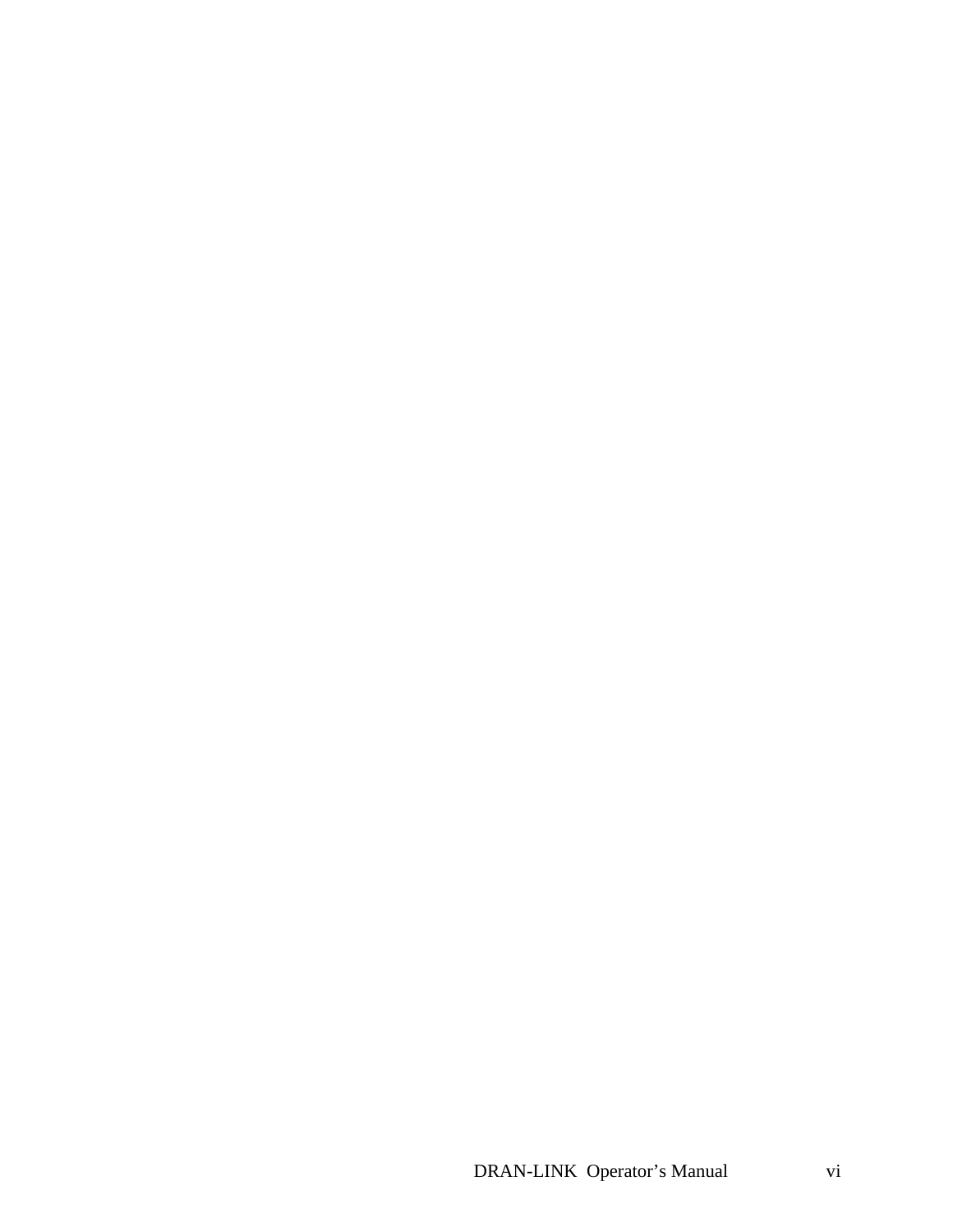# **Chapter 1**

## **Introduction**

| <b>Overview</b>                      | This chapter provides a description of DRAN-LINK 4300, the DRAN-LINK<br>4300 software package contents, equipment required to run DRAN-LINK 4300,<br>reference manuals, and a description of the contents of this manual.                                                                                                                                                                                                                                                                                                          |
|--------------------------------------|------------------------------------------------------------------------------------------------------------------------------------------------------------------------------------------------------------------------------------------------------------------------------------------------------------------------------------------------------------------------------------------------------------------------------------------------------------------------------------------------------------------------------------|
| <b>DRAN-LINK</b><br>4300 description | Dranetz DRAN-LINK 4300 is a communications interface application which<br>permits transferring (downloading) stored data from the Power Platform 4300 to<br>a disk file. DRAN-LINK 4300 enables communication with the PP4300 via a<br>standard RS-232 serial port on the host PC utilizing an optically isolated<br>communications module. With DRAN-LINK 4300 you can choose to download<br>internal memory or download a memory card (if one is installed). Data is saved<br>to a file which can then be viewed with DRAN-VIEW. |
|                                      | <b>Product features</b> Product features are:                                                                                                                                                                                                                                                                                                                                                                                                                                                                                      |
|                                      | • Support for RS-232 communication using PC standard serial ports COM1<br>through COM4.<br>• Plug-and-play auto-detection of connected device eliminates need to<br>manually select serial port.<br>• Fault-tolerant communication recovery scheme permits short term<br>interruption of communications with no loss of data.<br>• File compatibility with the DRAN-VIEW Browser.                                                                                                                                                  |
| Package<br>contents                  | The DRAN-LINK 4300 software package consists of:                                                                                                                                                                                                                                                                                                                                                                                                                                                                                   |
|                                      | • One, 3 1/2 inch installation disk<br>• Dranetz DRAN-LINK Operator's Manual, OM-DRANLINK (this manual)<br>• Registration Card.                                                                                                                                                                                                                                                                                                                                                                                                    |
| <b>Registration</b><br>card          | Please fill in the registration card provided in the shipping carton and mail<br>it today. The information requested will allow Dranetz to provide you with<br>the necessary support and up-to-date information on future developments<br>in Dranetz software and hardware.                                                                                                                                                                                                                                                        |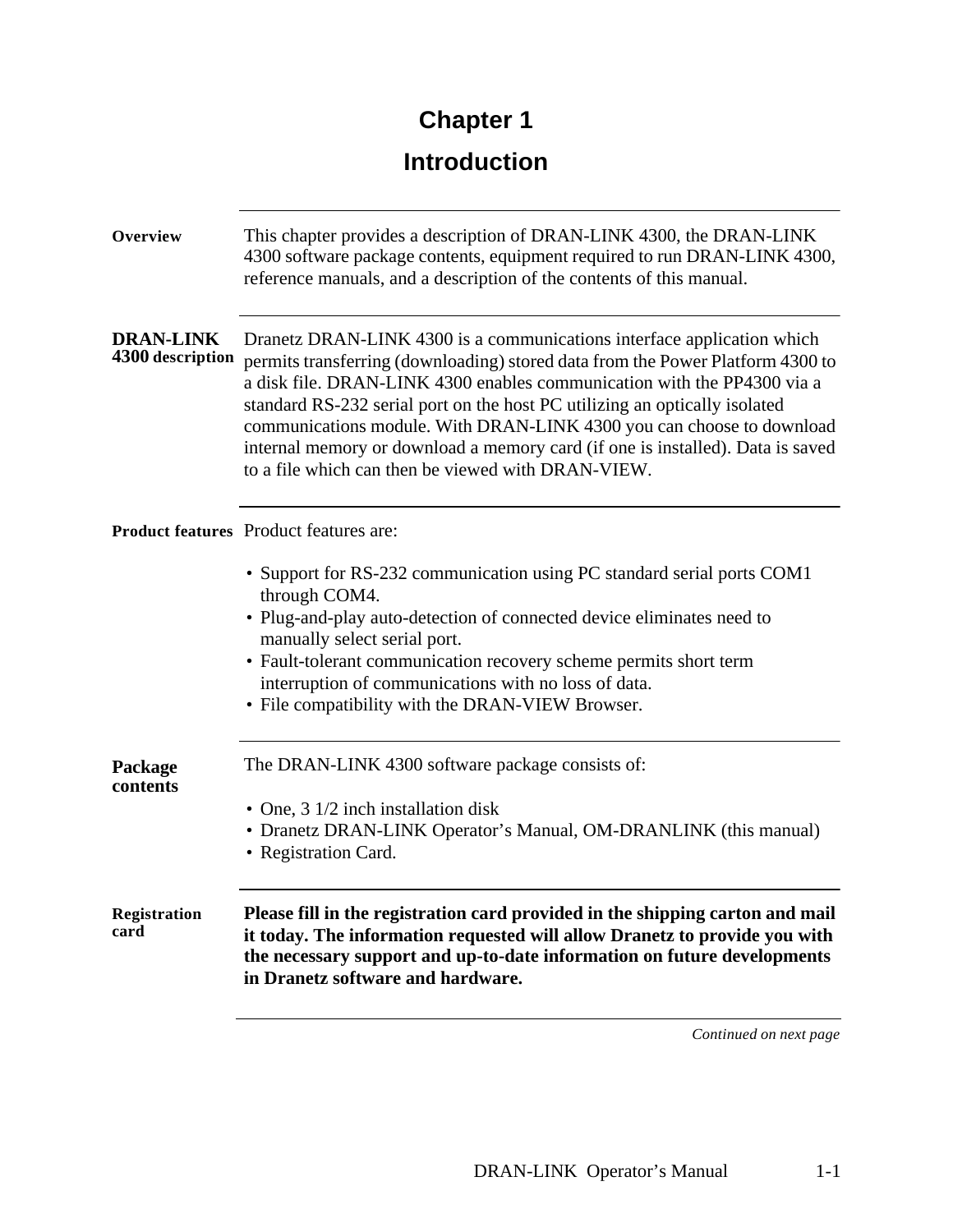| Equipment<br>required                    | To operate the DRAN-LINK 4300 software you must have the following<br>equipment available:                                                                                                                                                    |
|------------------------------------------|-----------------------------------------------------------------------------------------------------------------------------------------------------------------------------------------------------------------------------------------------|
|                                          | • Dranetz Power Platform, Model 4300 with its Battery Charger/Eliminator<br>· Isolated Communications Module, PP4300RS232<br>• Personal Computer or Laptop Computer with a Windows operating system                                           |
|                                          | and a serial communications port. (See page 2-1 for details.)                                                                                                                                                                                 |
| Reference<br>manuals                     | Refer to the following manuals for reference information related to the<br>equipment required:                                                                                                                                                |
|                                          | • 4300 Operator's Manual, Part Number OM-4300-PQLITE<br>• Information Sheet for Isolated Communications Module, part no. 899029<br>• DRAN-VIEW Operator's manual, part number OM-4300-DRANVIEW<br>• Personal/Laptop Computer Operating Manual |
| <b>Installing the</b><br>4300 to a PC    | To install DRAN-LINK 4300 to a personal computer, refer to the Information<br>Sheet for the Communications Module referenced above.                                                                                                           |
| <b>Previous</b><br>computer<br>knowledge | This manual is written with the understanding that you have a basic knowledge<br>of computers; specifically, the IBM-PC family of computers or compatibles<br>presently available, and operating in a Windows environment.                    |
| This manual                              | This manual contains instructions for installing and operating the DRAN-LINK<br>software. It consists of the following:                                                                                                                       |
|                                          | Chapter 2 - Launching the Software                                                                                                                                                                                                            |
|                                          | Chapter 3 - Main Menu Commands                                                                                                                                                                                                                |
| <b>Customer</b><br>support               | The technical support phone number for DRAN-LINK 4300 is:<br>1-800-DRANTEC (1-800-372-6832)                                                                                                                                                   |
|                                          | The technical support FAX number is:<br>1-908-248-1834                                                                                                                                                                                        |
|                                          |                                                                                                                                                                                                                                               |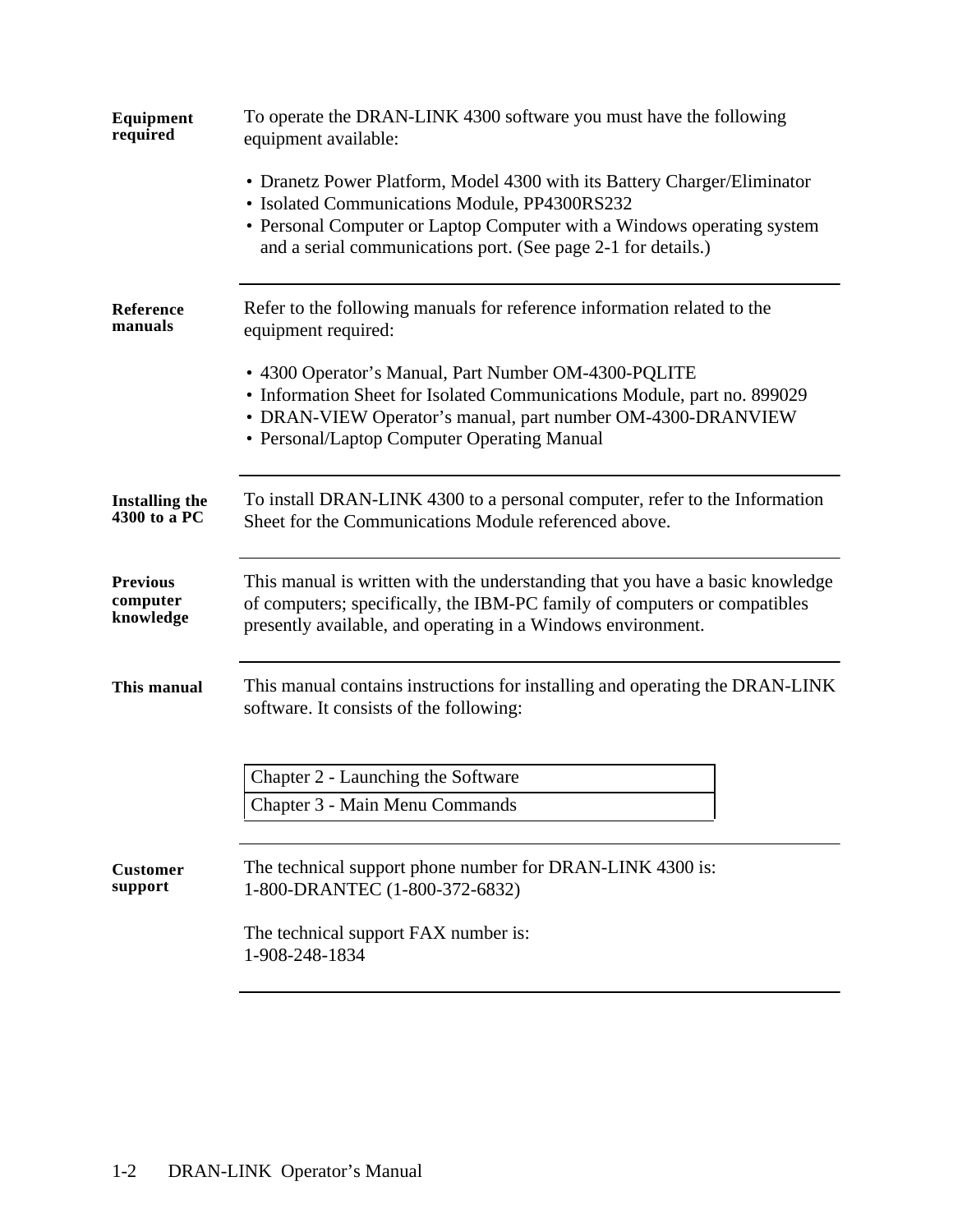# **Chapter 2**

# **Launching the Software**

| Overview                                     | This chapter contains information dealing with computer requirements and<br>installing the software. The PP 4300 need not be connected to install the<br>software.                                                                                                |                 |  |  |  |  |
|----------------------------------------------|-------------------------------------------------------------------------------------------------------------------------------------------------------------------------------------------------------------------------------------------------------------------|-----------------|--|--|--|--|
| In this chapter                              | The following topics are covered in this chapter.                                                                                                                                                                                                                 |                 |  |  |  |  |
|                                              | <b>Topic</b>                                                                                                                                                                                                                                                      | <b>See Page</b> |  |  |  |  |
|                                              | <b>Reviewing Computer Requirements</b>                                                                                                                                                                                                                            | below           |  |  |  |  |
|                                              | Installing DRAN-LINK software                                                                                                                                                                                                                                     | $2 - 2$         |  |  |  |  |
|                                              | <b>Starting DRAN-LINK</b>                                                                                                                                                                                                                                         | $2 - 4$         |  |  |  |  |
|                                              | Selecting DRAN-LINK Help                                                                                                                                                                                                                                          | $2 - 6$         |  |  |  |  |
| <b>Reviewing</b><br>computer<br>requirements | To run DRAN-LINK, computer requirements are as follows:<br>• Processor: 386 or higher<br>• Operating System: MS-Windows, version 3.1 or higher (including<br>Windows 95)<br>• Memory Requirements: 8 MB or greater<br>Disk Requirements: 1.5 MB for installation. |                 |  |  |  |  |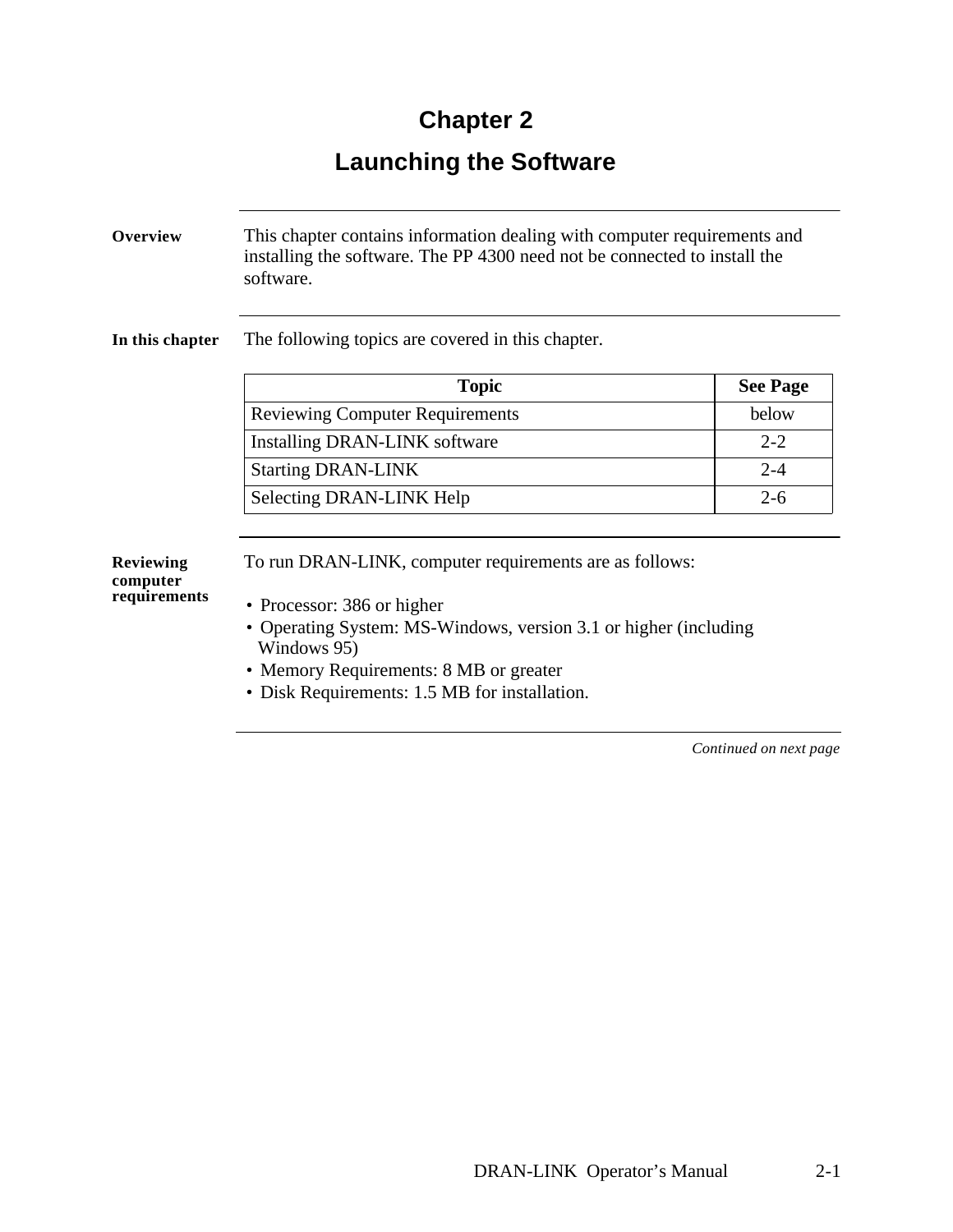# **Installing DRAN-LINK Software**

| Introduction                  |                                  | DRAN-LINK must be installed on your hard disk in its own directory. The setup<br>program will create a default directory titled C:\DRANLINK, and a group<br>called Dranetz Power Suite, unless you specify a different one. The program<br>must be installed from Windows.<br>To install the software, the computer need not be connected to the PP4300.                                                                                                                                                                                                                                                                                               |  |  |  |  |  |  |  |
|-------------------------------|----------------------------------|--------------------------------------------------------------------------------------------------------------------------------------------------------------------------------------------------------------------------------------------------------------------------------------------------------------------------------------------------------------------------------------------------------------------------------------------------------------------------------------------------------------------------------------------------------------------------------------------------------------------------------------------------------|--|--|--|--|--|--|--|
| <b>DRAN-LINK</b><br>directory |                                  | DRAN-LINK must be installed on your hard disk in its own directory. The setup<br>program will create a default directory titled C:\DRANLINK unless you specify<br>a different one. The program must be installed from Windows.                                                                                                                                                                                                                                                                                                                                                                                                                         |  |  |  |  |  |  |  |
| Procedure                     | Install the software as follows: |                                                                                                                                                                                                                                                                                                                                                                                                                                                                                                                                                                                                                                                        |  |  |  |  |  |  |  |
|                               | <b>Step</b>                      | <b>Action</b>                                                                                                                                                                                                                                                                                                                                                                                                                                                                                                                                                                                                                                          |  |  |  |  |  |  |  |
|                               | 1                                | Install the DRAN-LINK disk into your a:\ drive.                                                                                                                                                                                                                                                                                                                                                                                                                                                                                                                                                                                                        |  |  |  |  |  |  |  |
|                               | $\overline{2}$                   | From the File Manager select drive a:\.                                                                                                                                                                                                                                                                                                                                                                                                                                                                                                                                                                                                                |  |  |  |  |  |  |  |
|                               | 3                                | Click on setup.exe. The message "Please Wait - Copying<br>Installation to Temporary Directory" message is displayed.                                                                                                                                                                                                                                                                                                                                                                                                                                                                                                                                   |  |  |  |  |  |  |  |
|                               | $\overline{4}$                   | The Select Installation Drive window is displayed.<br><b>Select Installation Drive</b><br>SELECT A FIXED DRIVE TO RECEIVE THE SOFTWARE<br>C: local fixed drive 17,469,440 bytes available<br>G: remote drive 431,128,576 bytes available<br>H: remote drive 431,128,576 bytes available<br>I: remote drive 0 bytes available<br>K: remote drive 431,128,576 bytes available<br>L: remote drive 431,128,576 bytes available<br>M: remote drive 269,434,880 bytes available<br>$\sim$ 0K<br>Select a fixed drive to receive the software. Highlight selected<br>drive and double-click left mouse button. Normal selection is<br>drive $c:\mathcal{C}$ . |  |  |  |  |  |  |  |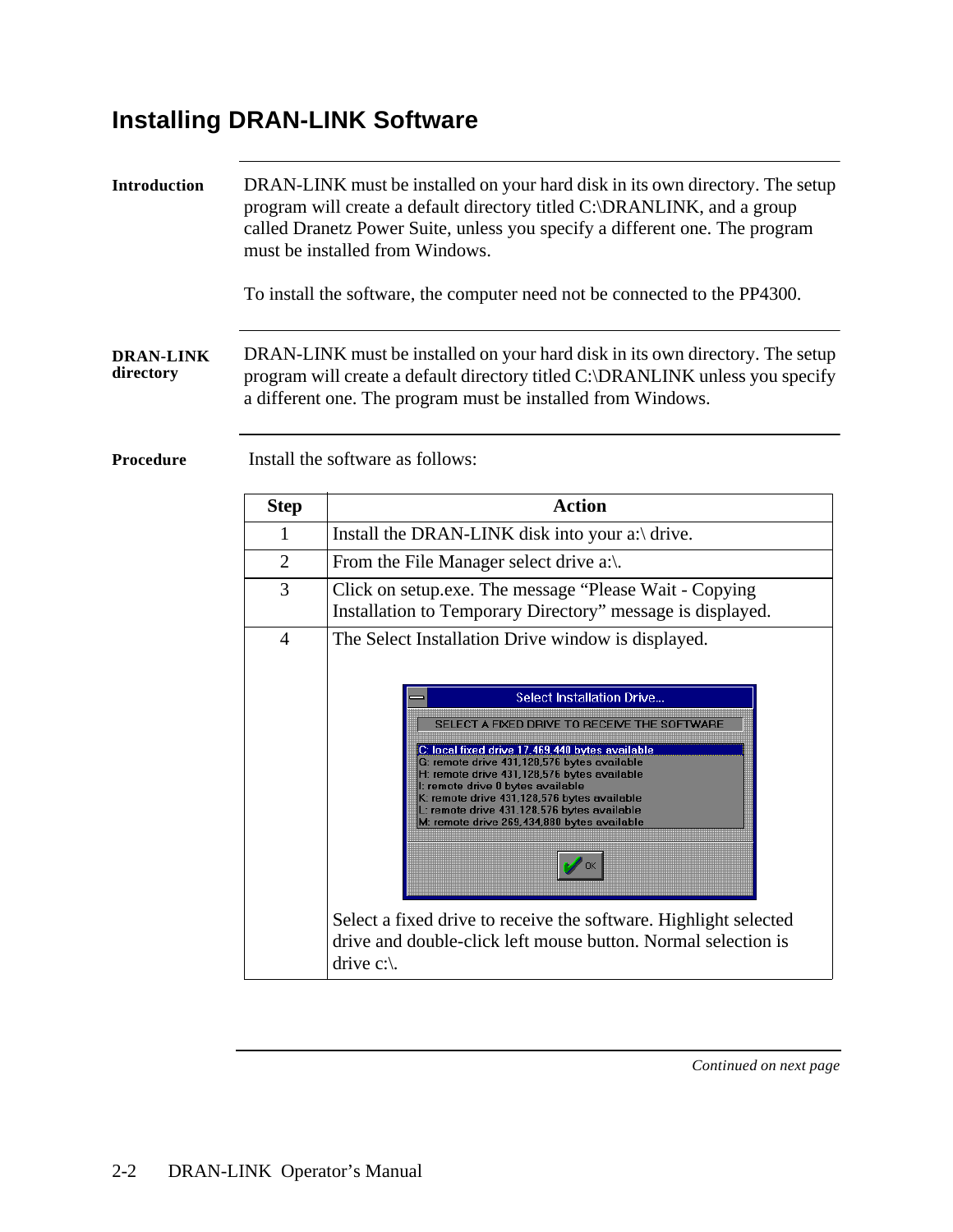## **Installing DRAN-LINK Software**



#### **DRAN-LINK icons**

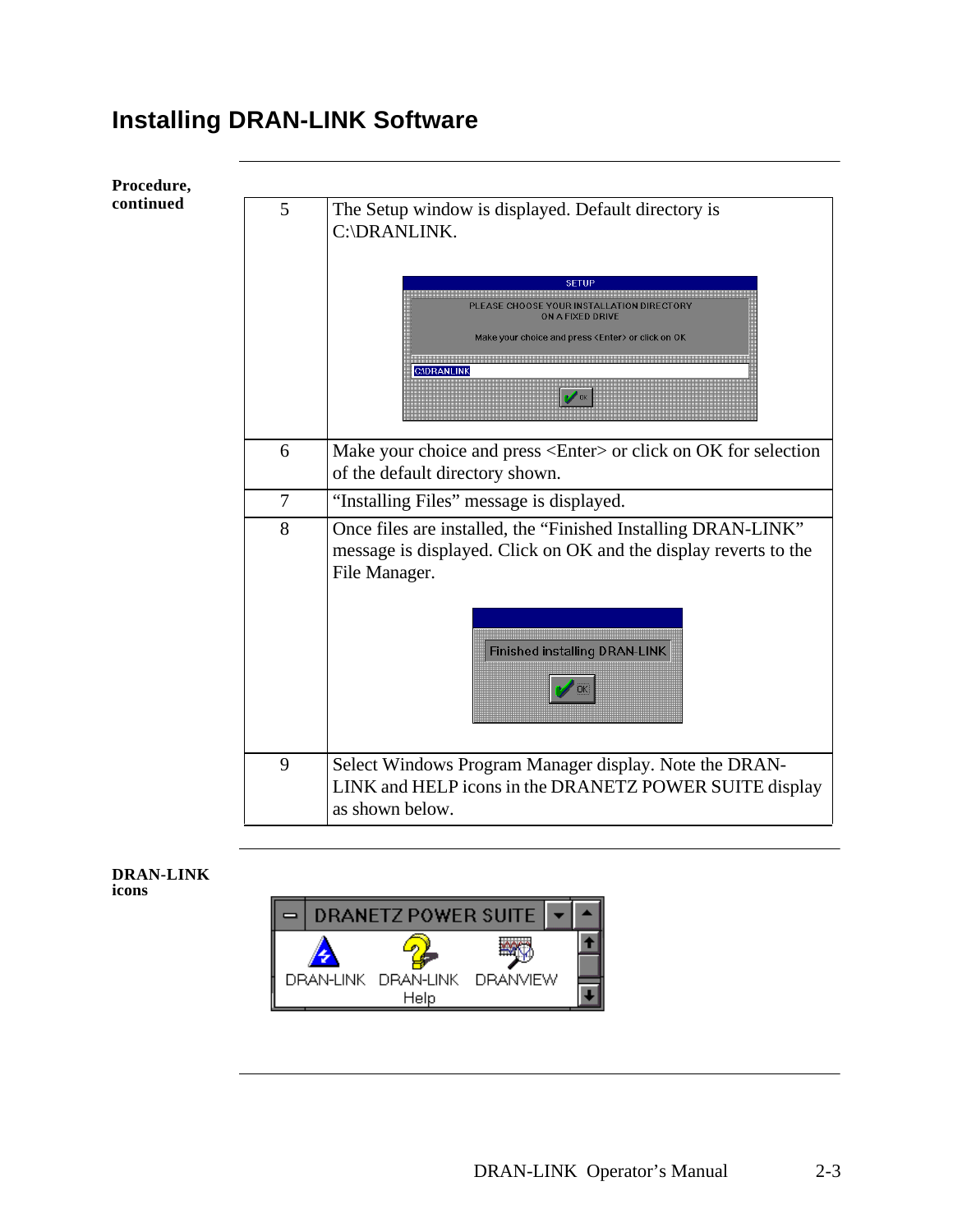## **Starting DRAN-LINK**

**DRAN-LINK icon** Double clicking the mouse left button on the DRAN-LINK icon will start the program and will display the Main Menu as shown on the next page. Refer to Chapter 3 for details of the Main Menu Commands.

#### **Main Menu**

|      |                 |                            |                             | $\begin{tabular}{c} \hline \textbf{r} & \textbf{r} \\ \hline \end{tabular}$<br>DRAN-LINK 4300 |  |              |  |  |  |  |  |  |  |
|------|-----------------|----------------------------|-----------------------------|-----------------------------------------------------------------------------------------------|--|--------------|--|--|--|--|--|--|--|
| Eile |                 | Edit <b>View</b>           | Communicate Configure Scope |                                                                                               |  | Browser Help |  |  |  |  |  |  |  |
|      | $E \boxtimes T$ |                            |                             |                                                                                               |  |              |  |  |  |  |  |  |  |
|      |                 |                            |                             |                                                                                               |  |              |  |  |  |  |  |  |  |
|      |                 |                            |                             |                                                                                               |  |              |  |  |  |  |  |  |  |
|      |                 |                            |                             |                                                                                               |  |              |  |  |  |  |  |  |  |
|      |                 |                            |                             |                                                                                               |  |              |  |  |  |  |  |  |  |
|      |                 |                            |                             |                                                                                               |  |              |  |  |  |  |  |  |  |
|      |                 |                            |                             |                                                                                               |  |              |  |  |  |  |  |  |  |
|      |                 |                            |                             |                                                                                               |  |              |  |  |  |  |  |  |  |
|      |                 |                            |                             |                                                                                               |  |              |  |  |  |  |  |  |  |
|      |                 |                            |                             |                                                                                               |  |              |  |  |  |  |  |  |  |
|      |                 |                            |                             |                                                                                               |  |              |  |  |  |  |  |  |  |
|      |                 |                            |                             |                                                                                               |  |              |  |  |  |  |  |  |  |
|      |                 |                            |                             |                                                                                               |  |              |  |  |  |  |  |  |  |
|      |                 |                            |                             |                                                                                               |  |              |  |  |  |  |  |  |  |
|      |                 |                            |                             |                                                                                               |  |              |  |  |  |  |  |  |  |
|      |                 |                            |                             |                                                                                               |  |              |  |  |  |  |  |  |  |
|      |                 |                            |                             |                                                                                               |  |              |  |  |  |  |  |  |  |
|      |                 |                            |                             |                                                                                               |  |              |  |  |  |  |  |  |  |
|      |                 |                            |                             |                                                                                               |  |              |  |  |  |  |  |  |  |
|      |                 |                            |                             |                                                                                               |  |              |  |  |  |  |  |  |  |
|      |                 |                            |                             |                                                                                               |  |              |  |  |  |  |  |  |  |
|      |                 |                            |                             |                                                                                               |  |              |  |  |  |  |  |  |  |
|      |                 |                            |                             |                                                                                               |  |              |  |  |  |  |  |  |  |
|      |                 |                            |                             |                                                                                               |  |              |  |  |  |  |  |  |  |
|      |                 |                            |                             |                                                                                               |  |              |  |  |  |  |  |  |  |
|      |                 | Dranetz Technologies, Inc. |                             |                                                                                               |  |              |  |  |  |  |  |  |  |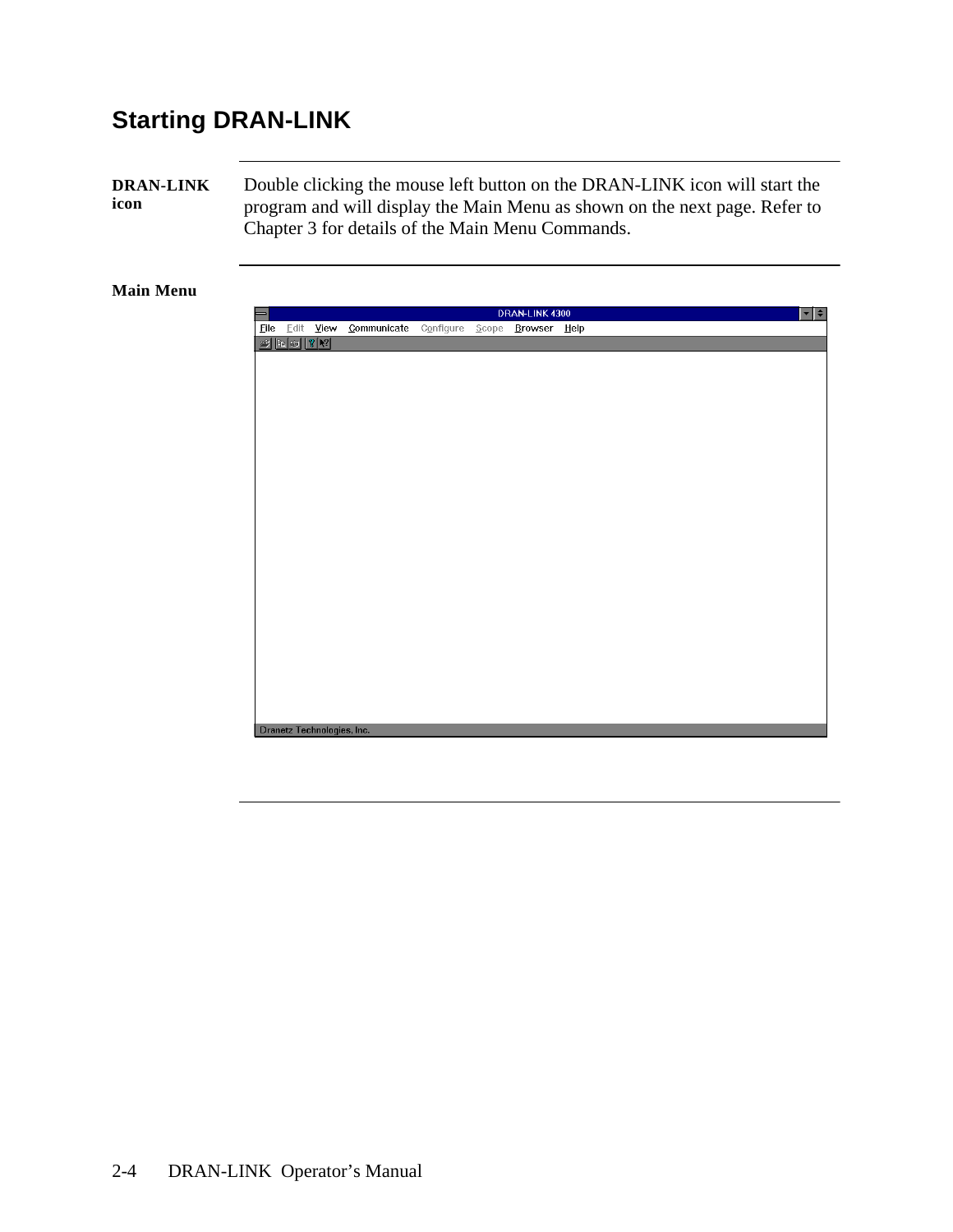#### **Starting DRAN-LINK, continued**

**Main Menu Display Description**

 The following is a brief description of the areas contained in the Main Menu display that are referenced throughout this manual. The Main Menu display is defined as an application window that appears on the screen. For complete details refer to your Windows operating manual.

**Caption bar** - The top line contains the Control Menu command symbol on the left edge, the application name of DRAN-LINK 4300, and the Minimize and Maximize buttons on the right edge. Clicking on the Control Menu command will display the Control Menu which includes the following commands: **Restore, Move, Size, Minimize, Maximize, Close,** and **Switch to**. The underlined characters define the upper or lower case letter key used to select the command if the keyboard is used. Quick keys also are defined for the **Close** and **Switch to** commands.

**Menu bar** - The second line defines the commands available to select operating menus. The Commands that are dimmed are not available. Menus can be enabled with the mouse or with the keyboard selection of the underlined letter of the command. Note that the Browser command is dimmed if the DRAN-VIEW application is not installed. The active menus are described in Chapter 3.

**Tool bar** - The third line contains two selectable tools for displaying information about copyright information and version of DRAN-LINK 4300 and for Help specific information. The tool bar display is controlled through the View Menu and can be turned on or off.

**Document Window** - This main area is the display area for showing the pop-up menus, dialog boxes, and the data windows of the application.

**Status bar** - The bottom line of the window is displayed as the status bar. It describes actions of menu items as you use the mouse or arrow keys to navigate through menus. The small pane at the right edge of the bar displays the communication port being used to communicate with the PP 4300. The status bar is selected in the View menu.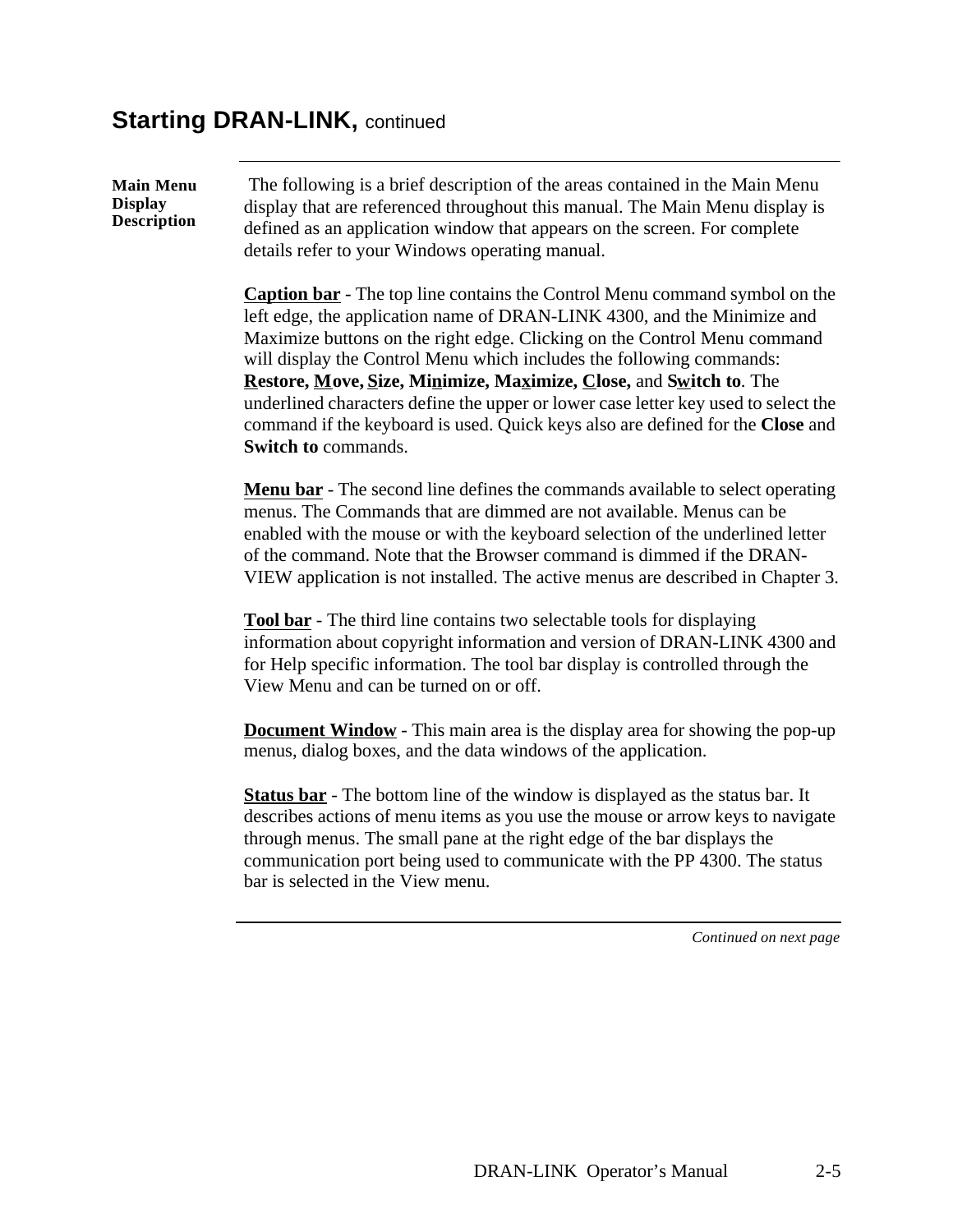### **Selecting DRAN-LINK Help**

#### **DRAN-LINK Help icon**

Double clicking the mouse left button on the DRAN-LINK Help icon will display the LINK4300 Application Help Index screen shown below. This index provides topical selections for an overview of DRAN-LINK, downloading setup, and how to get customer support. Command topics provide specific information on the Main Menu commands. These commands are described in Chapter 3 in detail.

|             |          |                                                                              |                                                           |                           | <b>LINK4300 Application Help</b> |  |  |
|-------------|----------|------------------------------------------------------------------------------|-----------------------------------------------------------|---------------------------|----------------------------------|--|--|
| <b>File</b> | Edit     |                                                                              | Book <u>m</u> ark <u>H</u> elp                            |                           |                                  |  |  |
|             |          |                                                                              | <b>Contents</b> Search <b>Back</b>                        | <b>History</b>            |                                  |  |  |
|             |          |                                                                              |                                                           | DRAN-LINK 4300 Help Index |                                  |  |  |
| Topics      |          | <b>Overview</b>                                                              | Setup for downloading<br><b>Customer support</b>          |                           |                                  |  |  |
|             | Commands | File menu<br><u>Edit menu</u><br><u>View menu</u><br>Scope menu<br>Help menu | Communicate menu<br>Configure menu<br><u>Browser menu</u> |                           |                                  |  |  |
|             |          |                                                                              |                                                           |                           |                                  |  |  |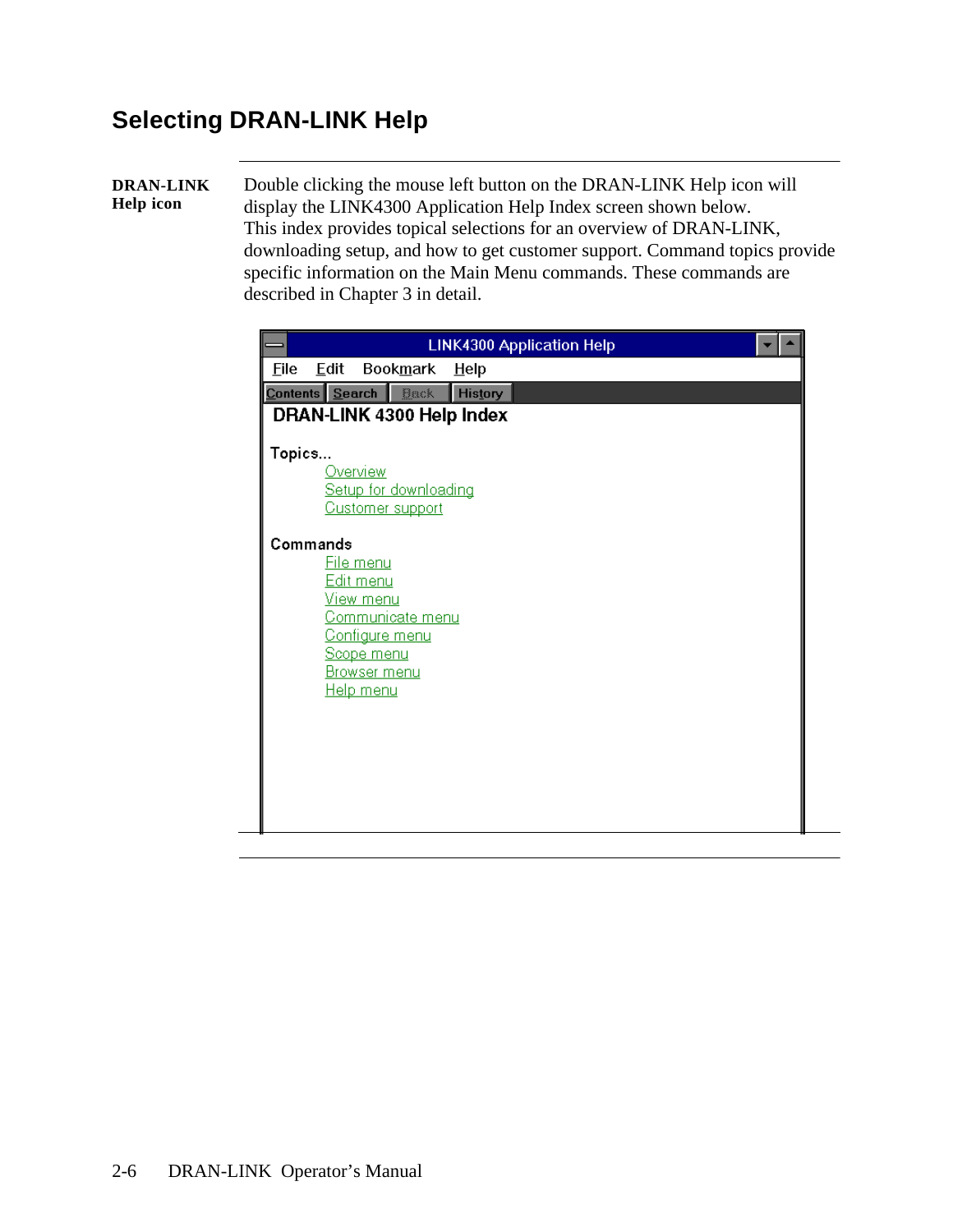## **Chapter 3**

### **Main Menu Commands**

**Overview** This chapter describes the selection and application of the main menu commands consisting of File, View, Communications, Browser, and Help. All other commands are disabled. The communications commands are the major commands used to download information from the 4300 internal memory or memory card. To read the files, the DRAN-VIEW application program must be used.

**In this chapter** The following topics are covered in this chapter.

| <b>Topic</b>                      | <b>See Page</b> |
|-----------------------------------|-----------------|
| Entering the Software - Main Menu | $3-1$           |
| File Menu                         | $3 - 4$         |
| View Menu                         | $3 - 5$         |
| Communicate Menu                  | $3 - 7$         |
| <b>Browser Menu</b>               | $3 - 15$        |
| Help Menu                         | $3-16$          |
| <b>Exiting the Software</b>       | $3-19$          |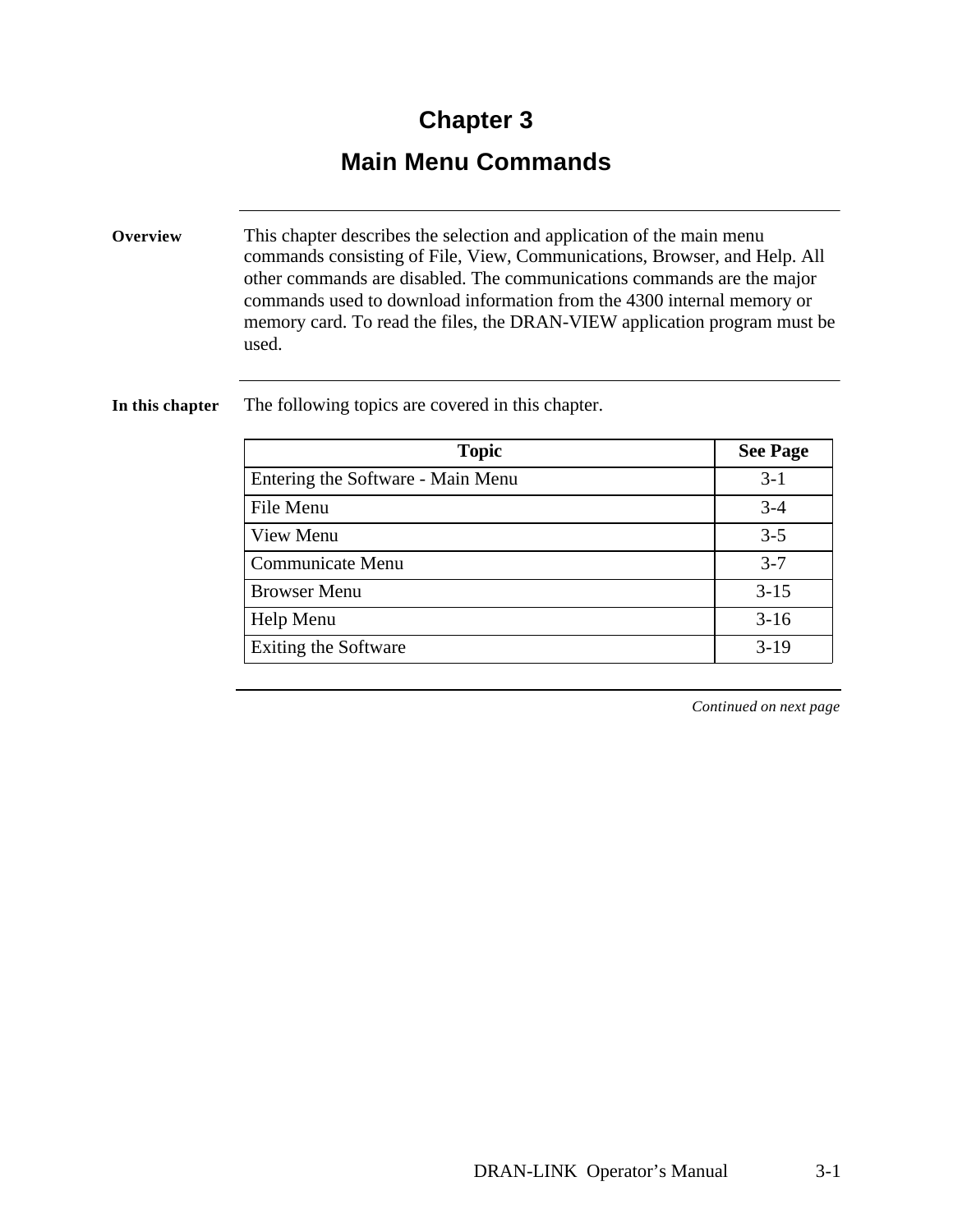### **Entering the Software, Main Menu**

**Introduction** To execute the DRAN-LINK software, the DRAN-LINK icon in the Dranetz Power Suite program group, is double-clicked using the mouse. All commands for DRAN-LINK are executed from the Main Menu. The Main Menu is shown below.

#### **Main Menu**

|                  | DRAN-LINK 4300<br>$\div$                                                      |
|------------------|-------------------------------------------------------------------------------|
|                  | Communicate Configure Scope Browser Help<br>File Edit View                    |
|                  | e de 70                                                                       |
|                  |                                                                               |
|                  |                                                                               |
|                  |                                                                               |
|                  |                                                                               |
|                  |                                                                               |
|                  |                                                                               |
|                  |                                                                               |
|                  |                                                                               |
|                  |                                                                               |
|                  |                                                                               |
|                  |                                                                               |
|                  |                                                                               |
|                  |                                                                               |
|                  |                                                                               |
|                  |                                                                               |
|                  |                                                                               |
|                  |                                                                               |
|                  |                                                                               |
|                  |                                                                               |
|                  |                                                                               |
|                  |                                                                               |
|                  | Dranetz Technologies, Inc.                                                    |
|                  |                                                                               |
|                  |                                                                               |
|                  |                                                                               |
| <b>Selecting</b> | Commands are selected by positioning the mouse pointer over the command       |
| commands         | word and clicking the left mouse button. A pop-up menu will appear indicating |
|                  |                                                                               |
|                  | further selections. Clicking on a selection will cause other pop-up menus or  |
|                  | dialog boxes to appear to make further selections possible.                   |
|                  |                                                                               |
|                  |                                                                               |

**Active commands** Active commands appear in bold print and consist of File, View, Communicate, and Help.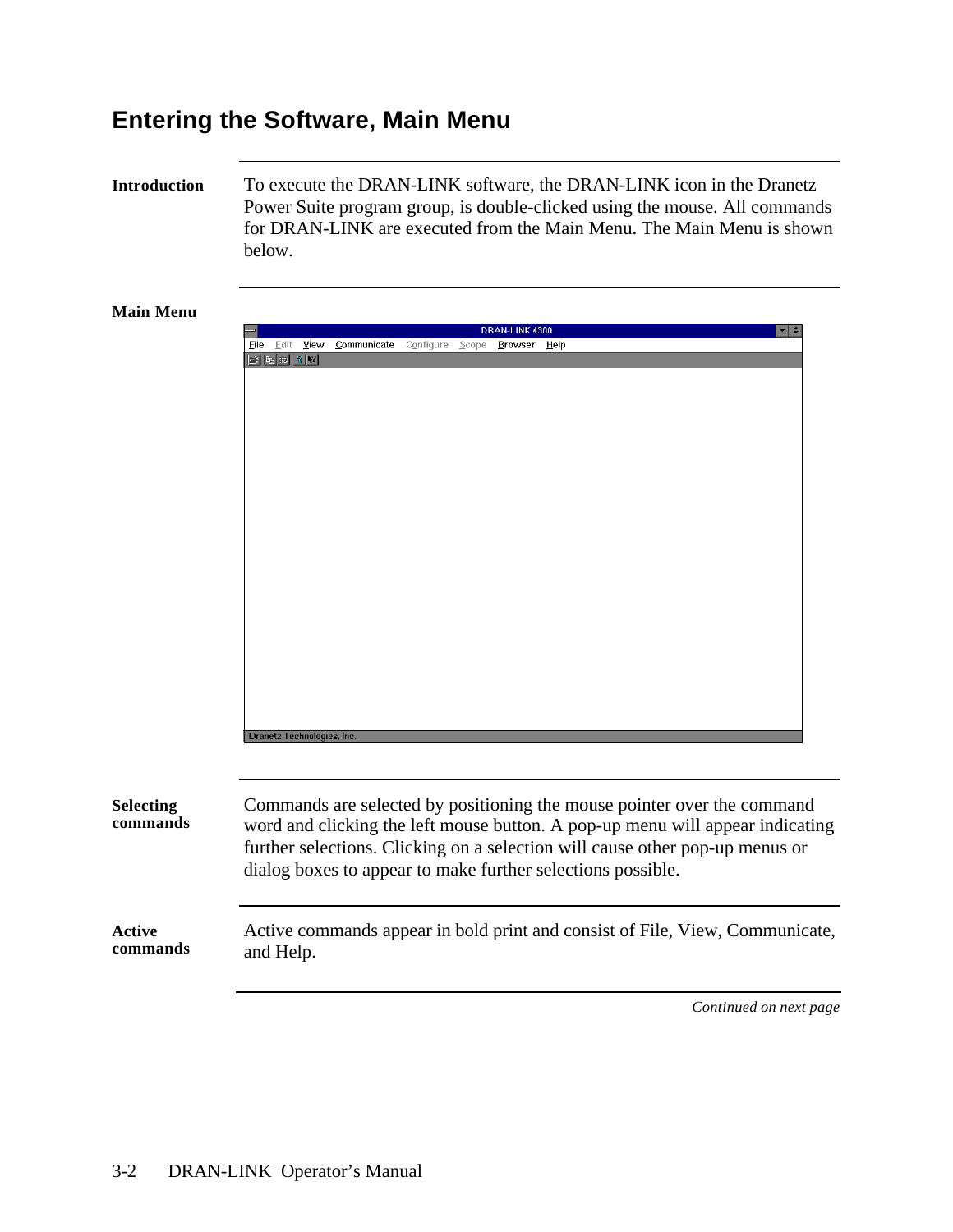## **Entering the Software, Main Menu, continued**

**Commands not available** Commands that are not available appear dimmed and consist of Edit, Configure, Scope, and Browser. Browser is available when DRAN-VIEW is installed.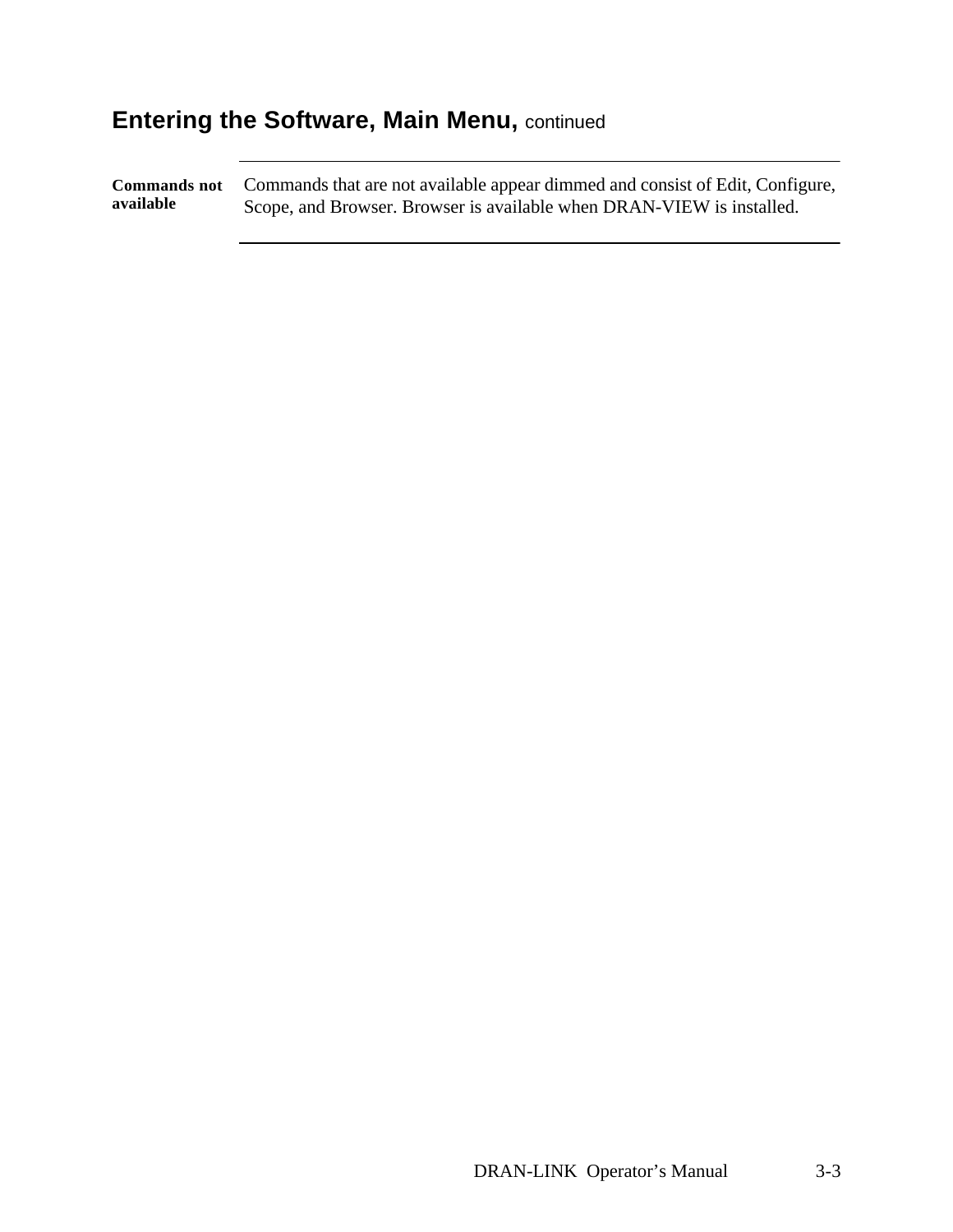## **File Menu**

| <b>Introduction</b> | Selection of the File command using the mouse, or $ALT + F4$ keys, will display<br>the File menu. Exit is the only command available from the File menu.                                                                                                                                                             |
|---------------------|----------------------------------------------------------------------------------------------------------------------------------------------------------------------------------------------------------------------------------------------------------------------------------------------------------------------|
| Exit                | Use it to end your DRAN-LINK 4300 session. If you choose to exit DRAN-<br>LINK during a data transfer operation, DRAN-LINK must sign-off to the<br>PP4300 to end communication. This process will normally take several seconds<br>to complete so DRAN-LINK 4300 displays a wait message window during this<br>time. |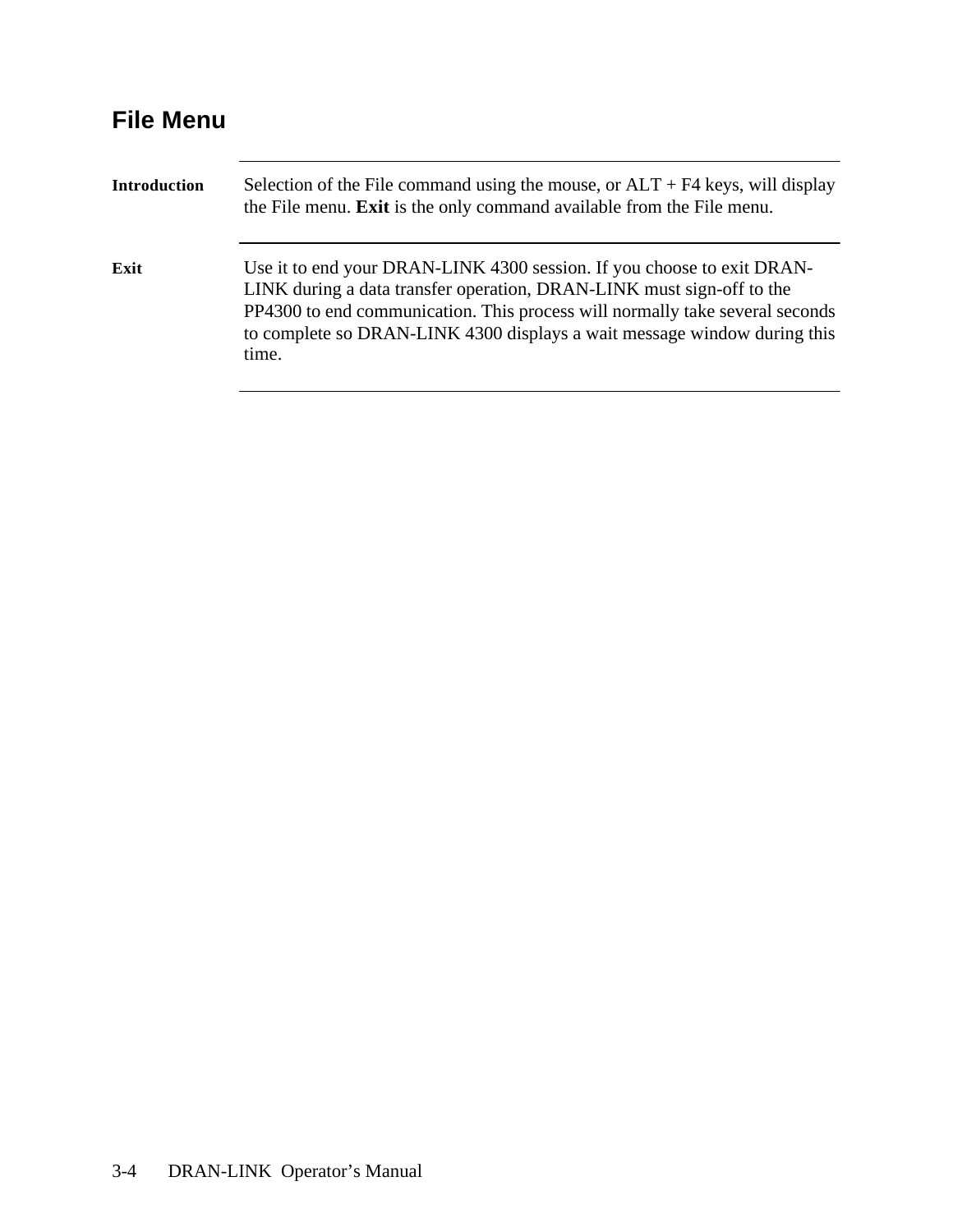#### **View Menu**



of your copy of DRAN-LINK as shown below.





**Context Help**  Selecting the **Context Help** button will change the mouse pointer to an arrow and question mark symbol. Positioning this symbol over any command or menu item and clicking the mouse button will display a related help topic.



**button**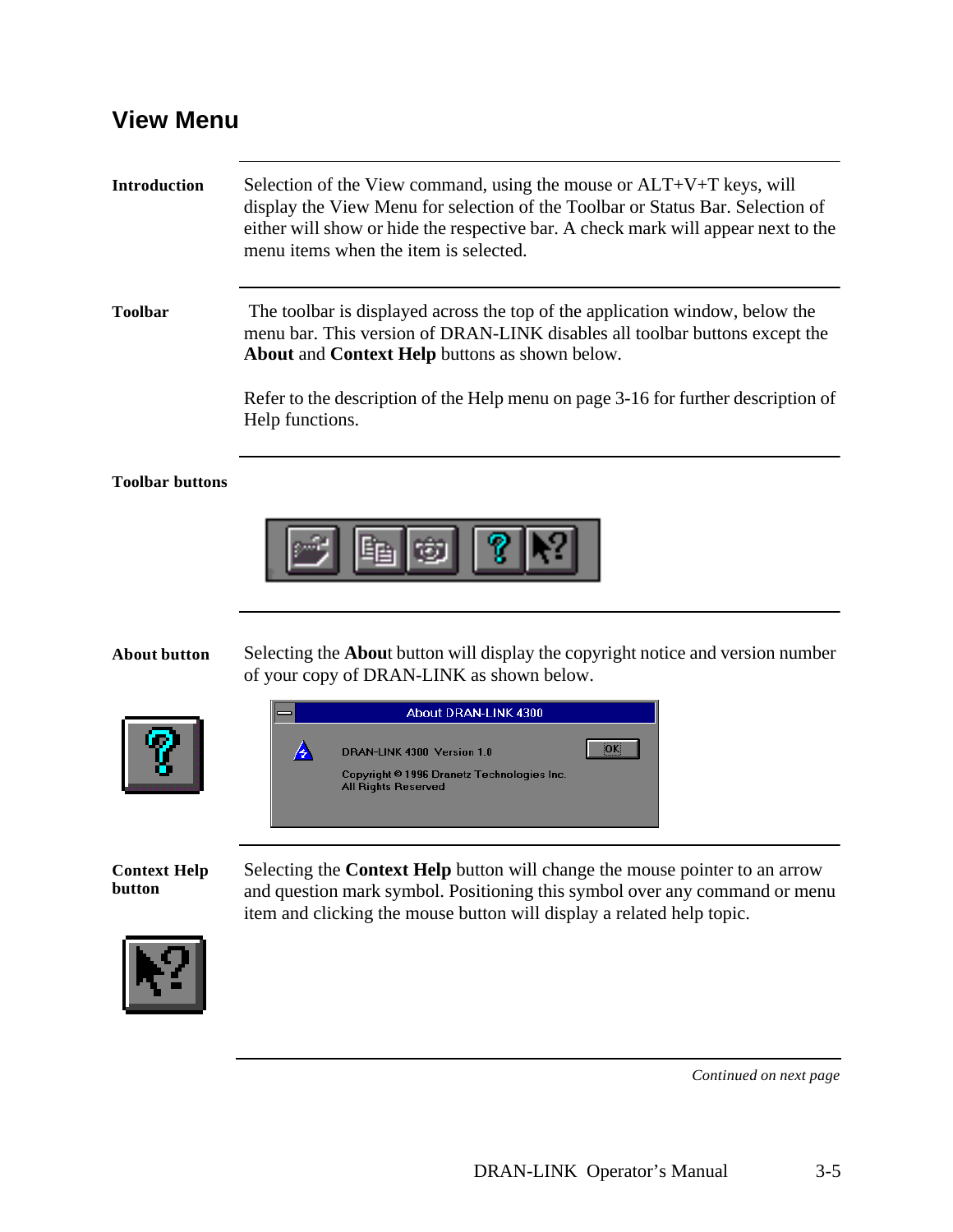#### **View Menu,** continued

**Status Bar** The Status bar is displayed at the bottom of the DRAN-LINK window. The status bar describes actions of menu items as you use the mouse or arrow keys to navigate through menus. This area similarly shows messages that describe the actions of toolbar buttons as you press them before releasing them. If you release the button on the toolbar button, then that operation will execute. If after viewing the description of the toolbar button command you wish not to execute the command, then release the mouse button while the pointer is off the toolbar button or out of the menu area.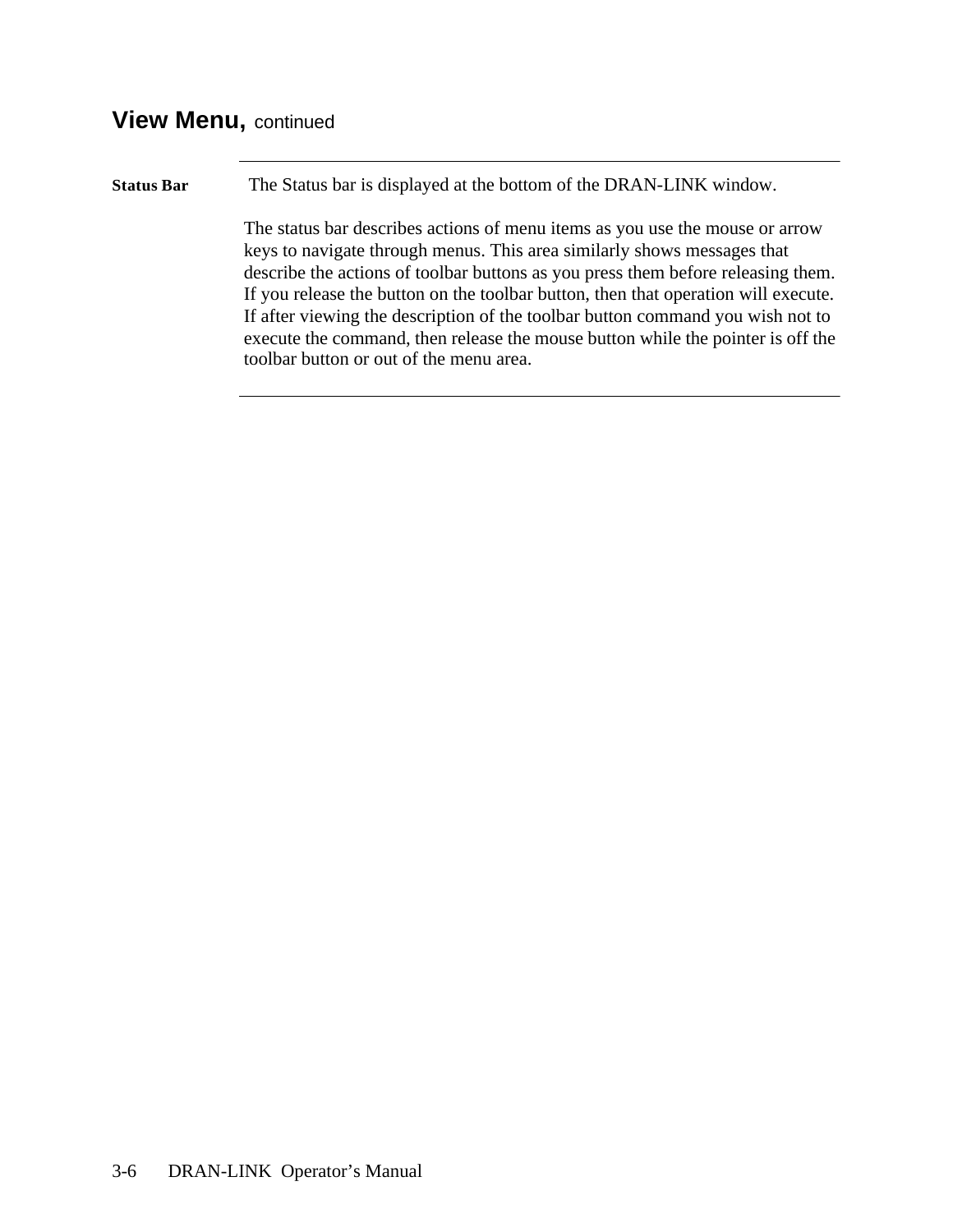## **Communicate Menu**

| <b>Introduction</b>                                 | Selection of the Communicate command will display the Communicate menu.<br>The Link menu command is the only active option available in the<br>Communicate menu. Selecting Link produces a cascaded menu with the<br>following choices:<br>• Download Internal Memory - Downloads data from the internal memory of<br>the PP4300 to file.<br>Download Memory Card - Downloads data from the memory card (if<br>installed) of the PP4300 to file. |
|-----------------------------------------------------|--------------------------------------------------------------------------------------------------------------------------------------------------------------------------------------------------------------------------------------------------------------------------------------------------------------------------------------------------------------------------------------------------------------------------------------------------|
|                                                     | Note: Before attempting any downloading of data, the PP4300 must be<br>connected to the computer. Refer to the Isolated Communications Module<br>Information Sheet, part number 899029, for detailed information about the<br>cabling and equipment required.                                                                                                                                                                                    |
| <b>Download</b><br><b>Internal</b><br><b>Memory</b> | DRAN-LINK 4300 will prompt for a file in which to save the download data<br>using a File Save dialog. Once a filename has been specified, DRAN-LINK<br>4300 attempts to establish communication with the PP4300 and, if successful,<br>begins transferring data to the file. DRAN-LINK 4300 displays a progress<br>indicator window during the transfer operation. The window has a Cancel<br>button to permit termination of the transfer.      |
|                                                     | DRAN-LINK 4300 produces a message display to signal the end of the transfer<br>operation. DRANLINK 4300 also produces an message display if the PP4300<br>reports an error or the transfer operation is aborted at the PP4300.                                                                                                                                                                                                                   |
|                                                     | Downloading the data from the Internal memory of the PP4300 takes about 3<br>minutes.                                                                                                                                                                                                                                                                                                                                                            |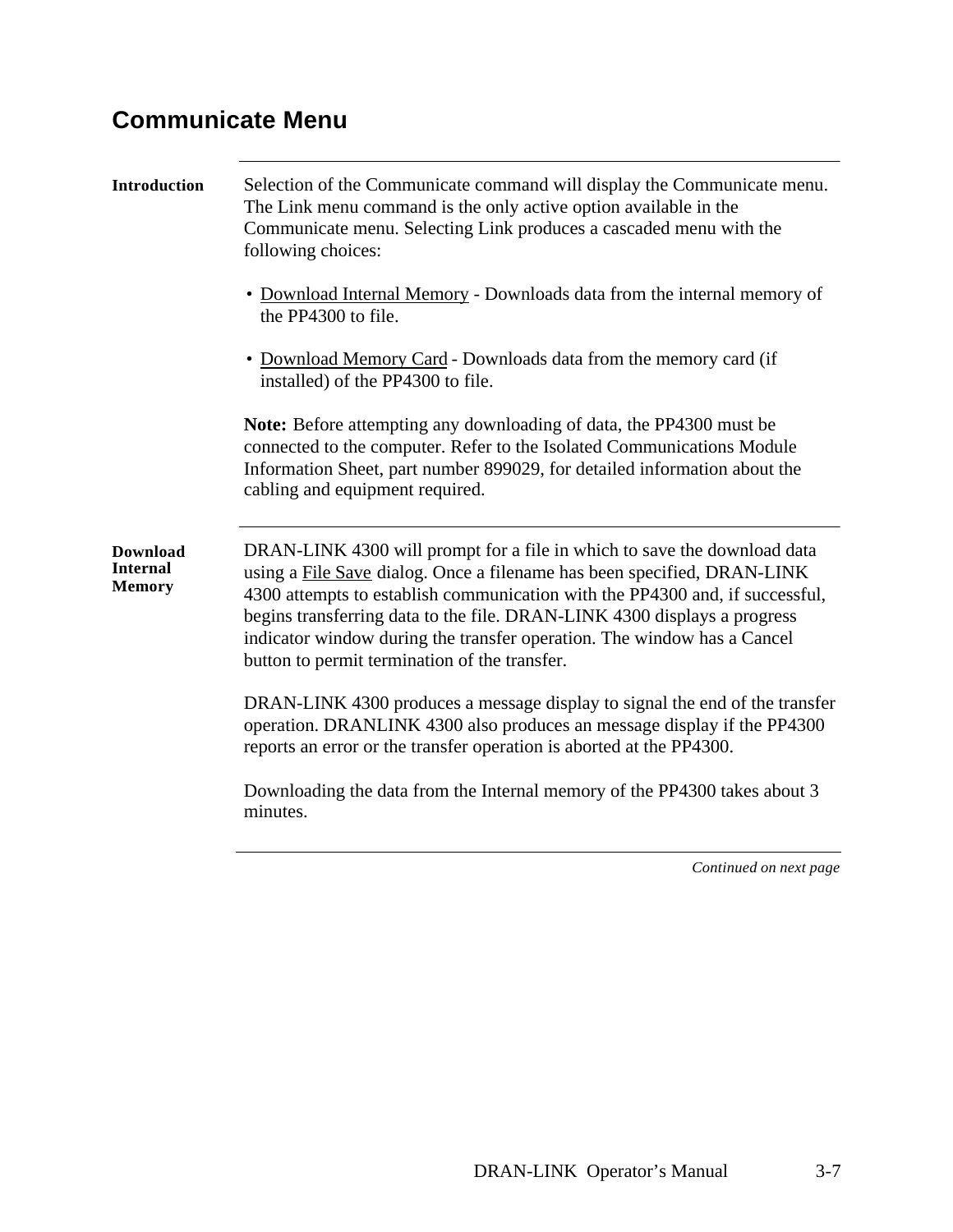**Download Internal Memory Procedure**

 Perform the following procedure to download data from the internal memory of the PP4300 to a designated file.

| <b>Step</b>    | <b>Action</b>                                                                                                                            |
|----------------|------------------------------------------------------------------------------------------------------------------------------------------|
| 1              | Connect the PP4300 to the computer. Turn on power to the<br>PP4300.                                                                      |
| $\overline{2}$ | Select Communicate, Link, then Download Internal Memory<br>commands. The following Save Data File display will appear.                   |
|                | <b>Download to DataFile As</b>                                                                                                           |
|                | <b>File Name:</b><br><b>Directories:</b><br><b>OK</b><br>*.evt<br>c:\dranlink                                                            |
|                | re c∴<br>system.evt<br>Cancel<br><b>Section</b> dranlink<br>system2.evt<br>Help<br>Network<br>X.<br>Drives:<br>H<br>$\equiv$ c: ms-dos 5 |
|                |                                                                                                                                          |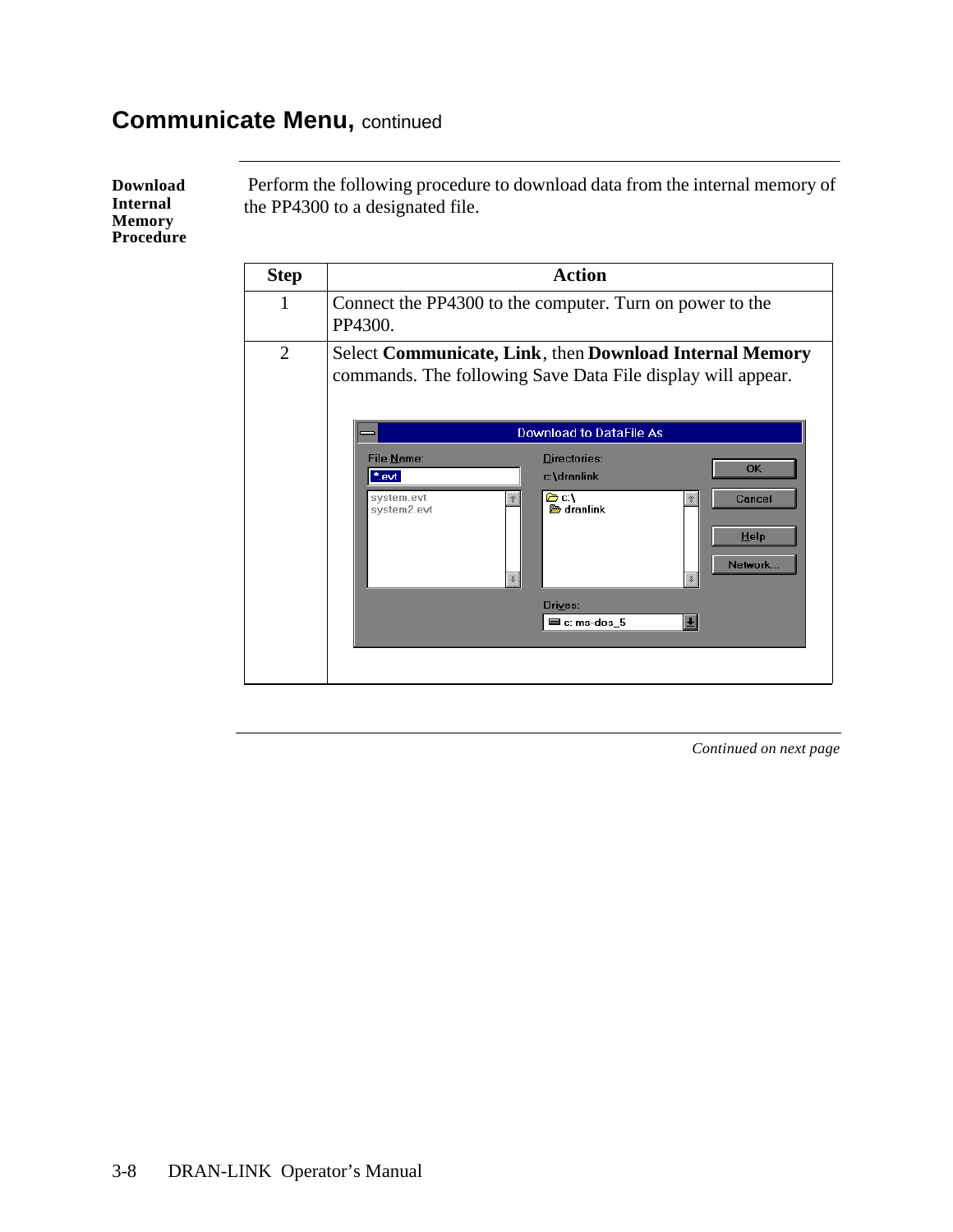| Download<br><b>Internal</b>       |                |                                                                                                                                                                                                                                                                                                                                                                                                                                                                                                                                                                                                                                                                                           |
|-----------------------------------|----------------|-------------------------------------------------------------------------------------------------------------------------------------------------------------------------------------------------------------------------------------------------------------------------------------------------------------------------------------------------------------------------------------------------------------------------------------------------------------------------------------------------------------------------------------------------------------------------------------------------------------------------------------------------------------------------------------------|
| Memory<br>Procedure,<br>continued | 3              | Using the following options, specify the name and location of the<br>file you are about to save.                                                                                                                                                                                                                                                                                                                                                                                                                                                                                                                                                                                          |
|                                   |                | <b>File Name</b><br>Type the filename in which you want to save the data. A file-<br>name can contain up to eight characters and an extension of up<br>to three characters. Files must have an extension of <b>.evt</b> to<br>work with DRANVIEW, typing any other extension will pro-<br>duce an error. If you provide a filename only (without exten-<br>sion) DRAN-LINK 4300 adds the .evt extension for you.<br><b>Drives</b><br>Select the drive in which you want to store the document.<br>Datafiles created by downloading from a memory card are<br>larger than can be saved on a floppy disk. These files must be<br>saved on a hard disk or an error display will be produced. |
|                                   | $\overline{4}$ | <b>Directories</b><br>Select the directory in which you want to store the datafile.<br><b>Network</b>                                                                                                                                                                                                                                                                                                                                                                                                                                                                                                                                                                                     |
|                                   | 5              | Choose this button to connect to a network location, assigning<br>it a new drive letter.<br>Select OK to continue downloading or select Cancel to stop.                                                                                                                                                                                                                                                                                                                                                                                                                                                                                                                                   |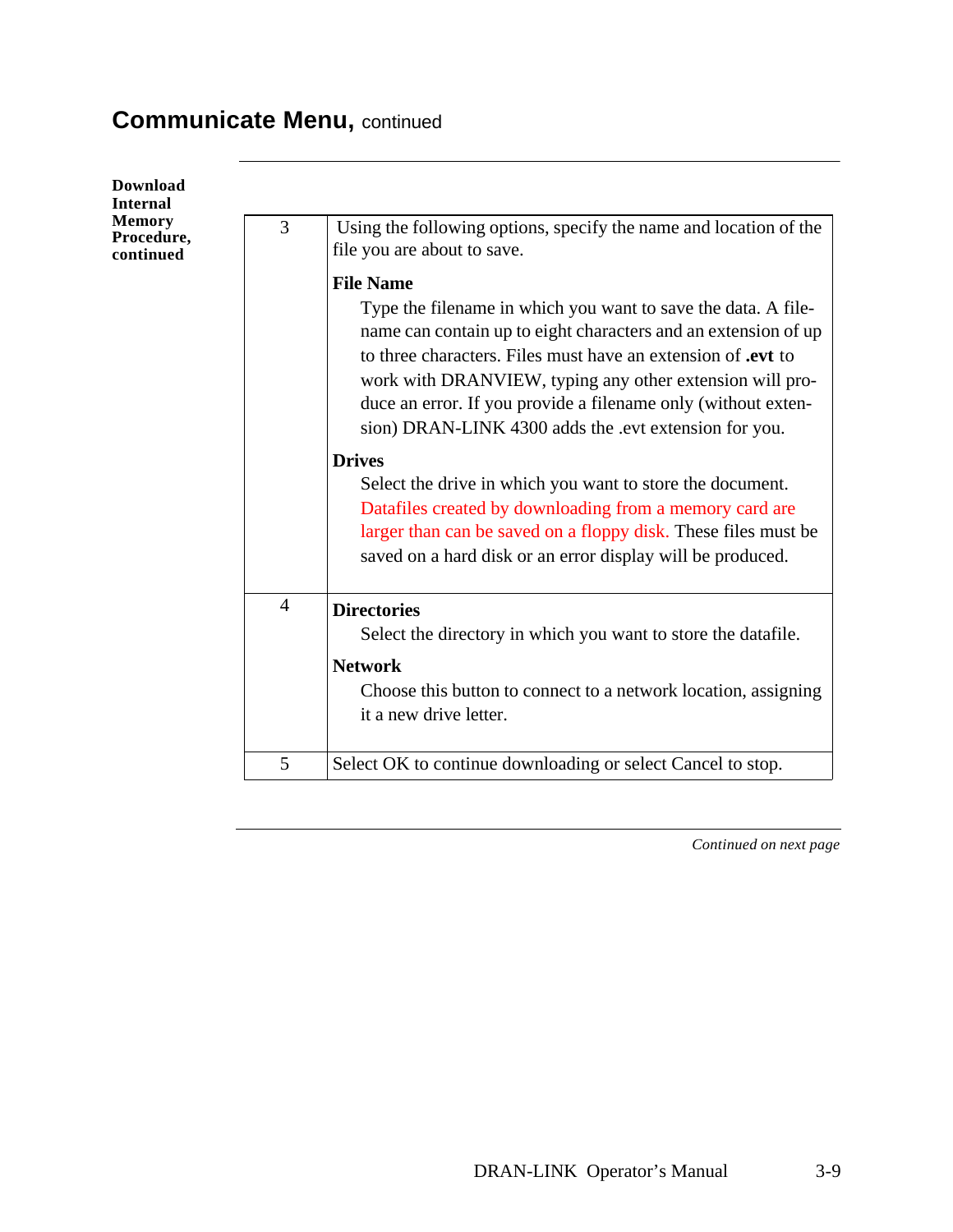| <b>Download</b><br><b>Internal</b>       |   |                                                                                                                                       |
|------------------------------------------|---|---------------------------------------------------------------------------------------------------------------------------------------|
| <b>Memory</b><br>Procedure,<br>continued | 6 | If communication failed due to the comport selected, the<br>following display appears.                                                |
|                                          |   | DRAN-LINK 4300<br>Communication failed using selected comport<br>Try Auto-detect?<br>Yes<br><b>No</b>                                 |
|                                          |   | Select Yes if you want automatic detection of the comport and<br>continue with next step. Select No otherwise. Return to step 1.      |
|                                          | 7 | Downloading will commence with a Wait message for the<br>connection to take place, then a progress display will appear as<br>follows: |
|                                          |   | <b>Data Transfer</b><br>$\frac{1}{\sqrt{2}}$<br>Downloading data from Internal Memory                                                 |
|                                          |   | 25%<br>$0\%$<br>50%<br>75%<br>100%<br>Cancel<br>Data transfer will take about 3 minutes. Go to step 9.                                |
|                                          | 8 | If you choose Cancel, the operation will be terminated and the<br>datafile to which the data is being written will be deleted.        |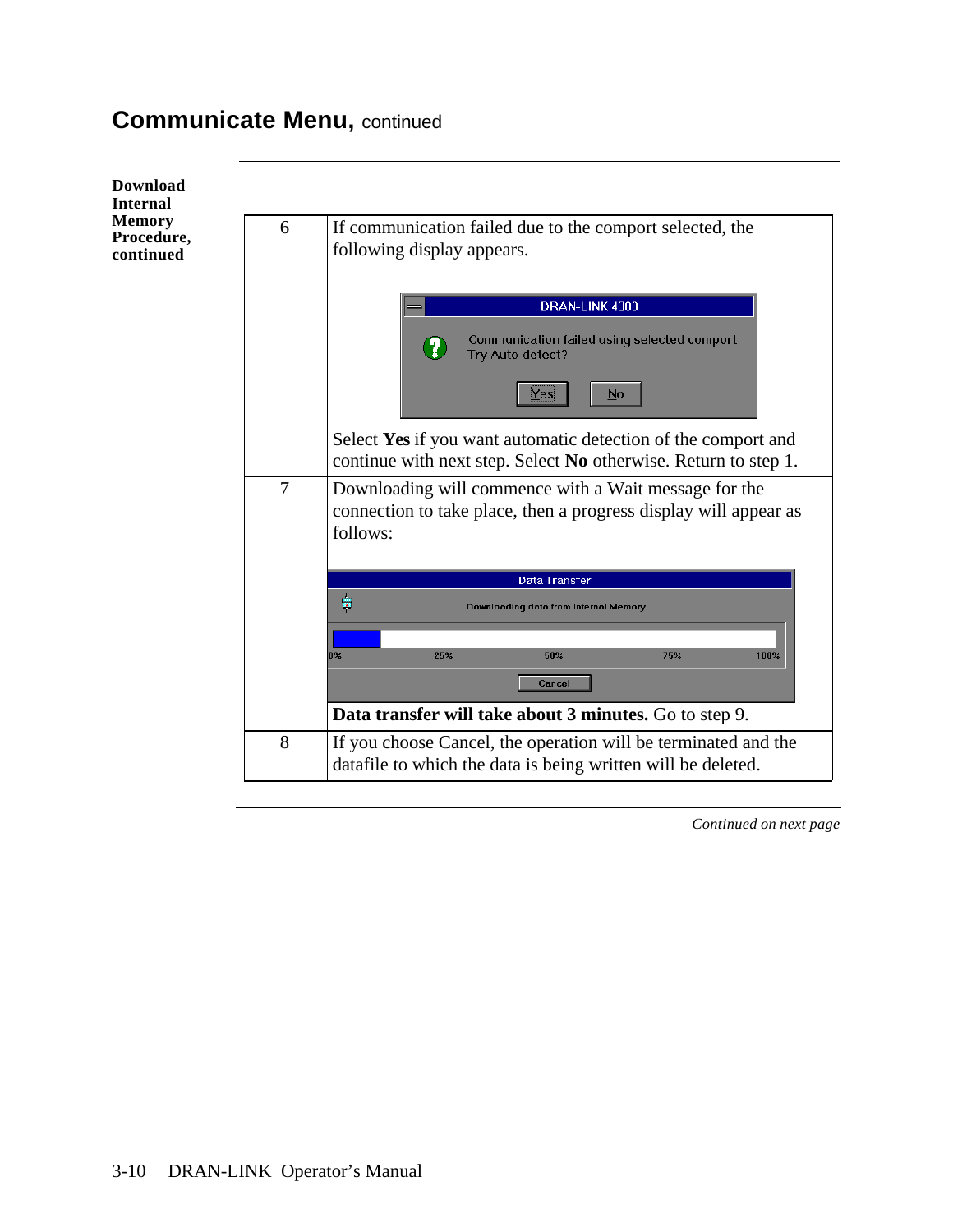| <b>Download</b>                  |    |                                                                                                                       |
|----------------------------------|----|-----------------------------------------------------------------------------------------------------------------------|
| internal<br>memory,<br>continued | 9  | If Auto-detect fails, the following message will appear:                                                              |
|                                  |    | DRAN-LINK 4300                                                                                                        |
|                                  |    | Auto-detect failed<br>Press F1 for Help                                                                               |
|                                  |    | ок                                                                                                                    |
|                                  |    | Press F1 for help to resolve problem. Select OK to abort                                                              |
|                                  |    | communications and return to Main Menu.                                                                               |
|                                  | 10 | At the end of data transfer, the following message appears:                                                           |
|                                  |    | DRAN-LINK 4300<br>Process completed normally<br><b>OK</b>                                                             |
|                                  | 11 | Select OK with mouse or press Enter key.                                                                              |
|                                  | 12 | The Main Menu will be displayed. Selection of DRAN-VIEW<br>from the Browser menu will permit viewing of the datafile. |

**Download memory card** 

Selection of this command for downloading data from a memory card to a datafile is identical to the Download Internal Memory process. Although the methods for file selection and transfer are the same, the major differences are speed and memory card to floppy disk capacity compatiblility.

**NOTE**: Do not attempt to save a memory card datafile that is larger in capacity than that of the floppy disk of the computer. If you do, an error message will be displayed. For example, a 2 Mb memory card will **not** download to a standard 1.44 Mb floppy disk; however, a 512 kb or 1 Mb memory card will download correctly..

**Downloading the data from a 1 Mb memory card of the PP4300 to a datafile (or 1.44 Mb floppy disk) takes about 10 minutes.**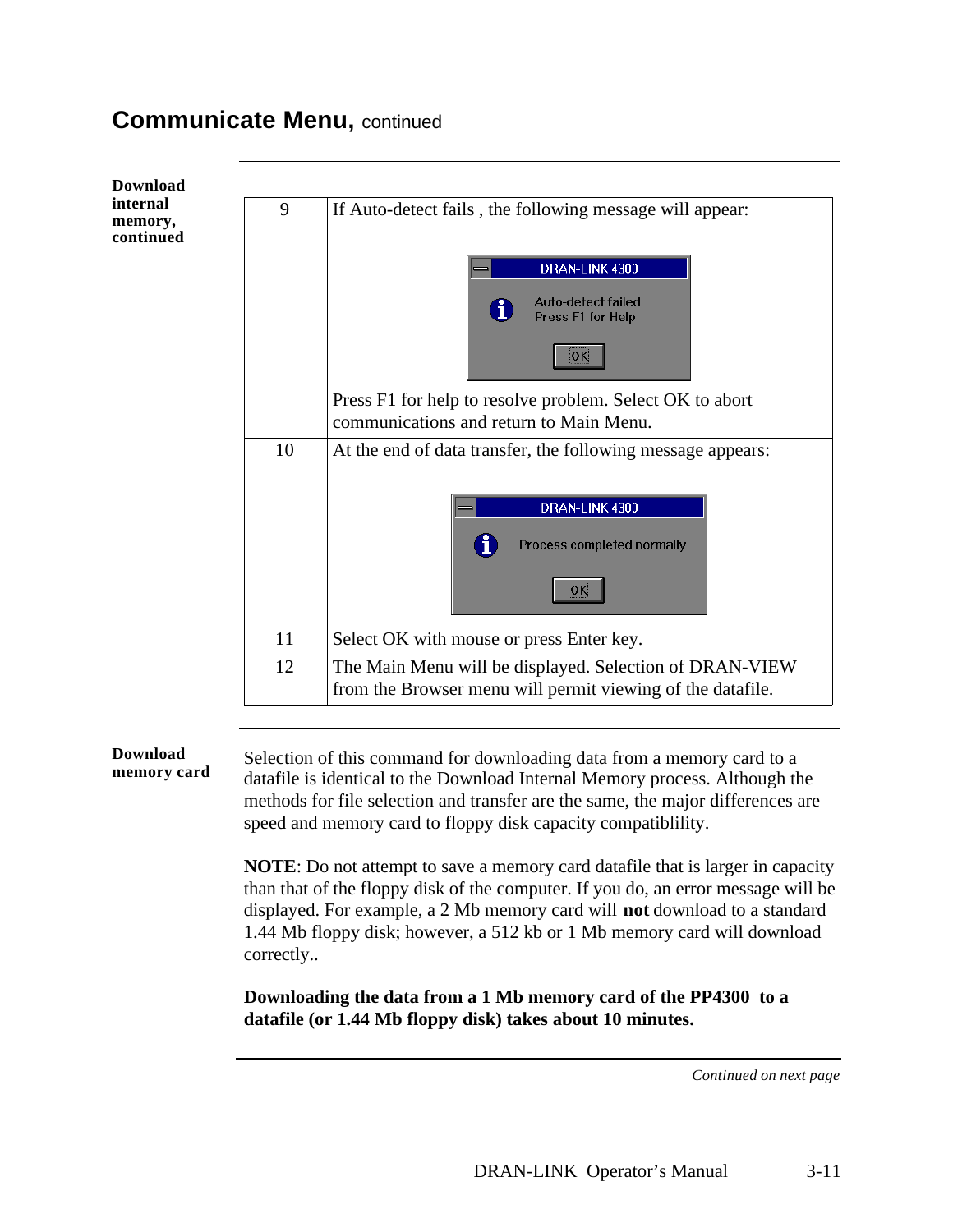**Download memory card Procedure**

Perform the following procedure to download data from the memory card of the 4300 to a designated file.

| <b>Step</b>    | <b>Action</b>                                                                                                      |
|----------------|--------------------------------------------------------------------------------------------------------------------|
| 1              | Connect the PP4300 to the computer. Turn on power to the<br>PP4300.                                                |
| $\overline{2}$ | Select Communicate, Link, then Download Memory Card<br>commands. The following Save Data File display will appear. |
|                | <b>Download to DataFile As</b>                                                                                     |
|                | <b>File Name:</b><br><b>Directories:</b><br><b>OK</b><br>c:\dranlink<br>sitename.evt                               |
|                | re c∴<br>system.evt<br>Cancel<br>鈭<br><b>Section</b> dranlink<br>system2.evt<br>Help<br>Network                    |
|                | Drives:<br>王<br>$\equiv$ c: ms-dos 5                                                                               |
|                |                                                                                                                    |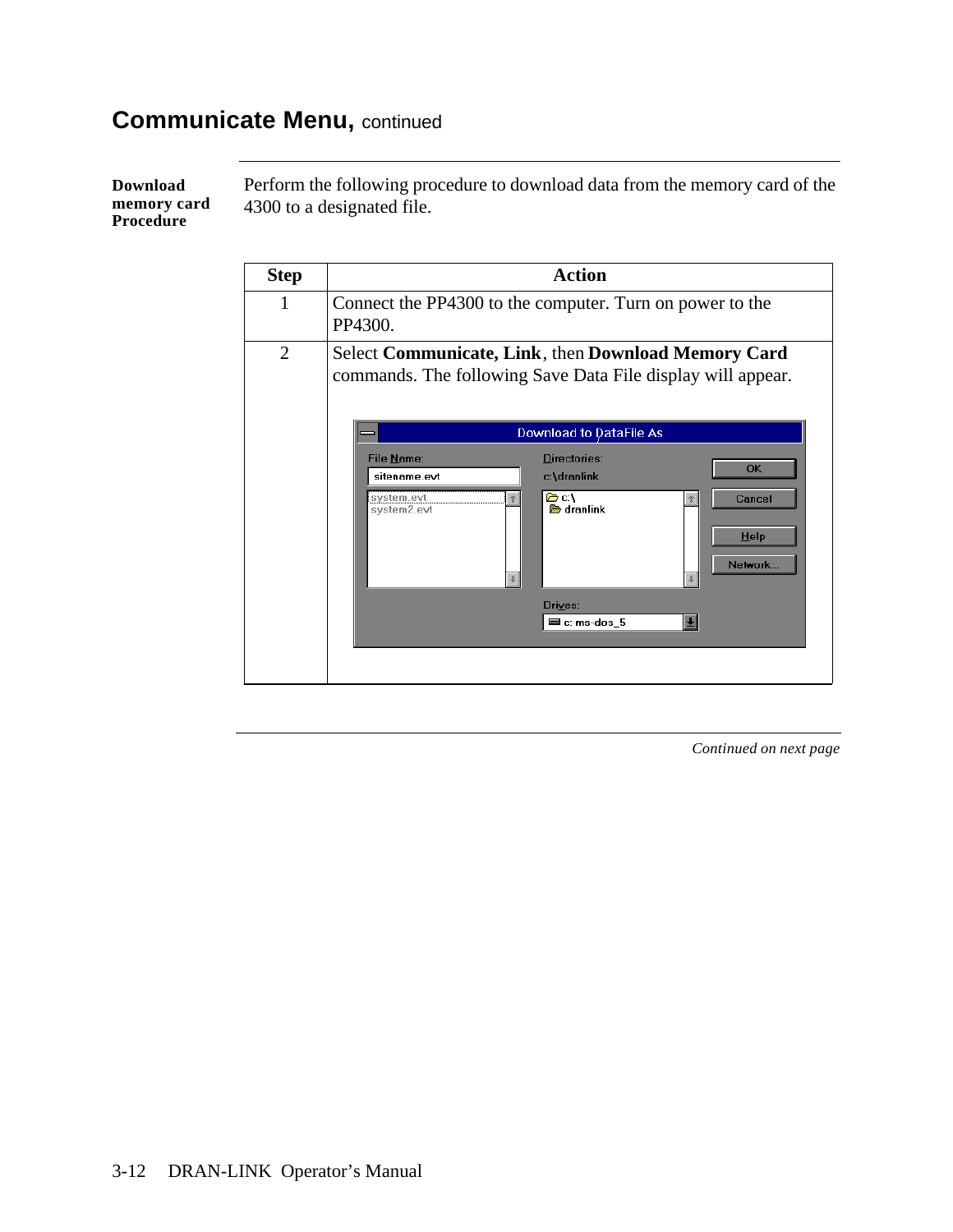| <b>Download</b>                        |                |                                                                                                                                                                                                                                                      |
|----------------------------------------|----------------|------------------------------------------------------------------------------------------------------------------------------------------------------------------------------------------------------------------------------------------------------|
| memory card<br>Procedure,<br>continued | 3              | Using the following options, specify the name and location of the<br>file you are about to save.                                                                                                                                                     |
|                                        |                | <b>File Name</b><br>Type the filename in which you want to save the data. A file-<br>name can contain up to eight characters and an extension of up<br>to three characters. Files must have an extension of <b>.evt</b> to                           |
|                                        |                | work with DRANVIEW, typing any other extension will pro-<br>duce an error. If you provide a filename only (without exten-<br>sion) DRAN-LINK 4300 adds the .evt extension for you.                                                                   |
|                                        |                | <b>Drives</b>                                                                                                                                                                                                                                        |
|                                        |                | Select the drive in which you want to store the document.<br>Datafiles created by downloading from a memory card are<br>larger than can be saved on a floppy disk. These files must be<br>saved on a hard disk or an error display will be produced. |
|                                        |                | <b>Directories</b>                                                                                                                                                                                                                                   |
|                                        |                | Select the directory in which you want to store the datafile.                                                                                                                                                                                        |
|                                        |                | <b>Network</b>                                                                                                                                                                                                                                       |
|                                        |                | Choose this button to connect to a network location, assigning                                                                                                                                                                                       |
|                                        |                | it a new drive letter.                                                                                                                                                                                                                               |
|                                        | $\overline{4}$ | Select OK to continue downloading or select Cancel to stop.                                                                                                                                                                                          |
|                                        | 5              | Downloading will commence with a Wait message, then a<br>progress display will appear as follows:                                                                                                                                                    |
|                                        |                | <b>Data Transfer</b><br>∊<br>Downloading data from Memory Card<br>$0\%$<br>25%<br>50%<br>75%<br>100%                                                                                                                                                 |
|                                        |                | Cancel                                                                                                                                                                                                                                               |
|                                        |                | Data transfer will take about 20 minutes for a 2 Mb datafile.                                                                                                                                                                                        |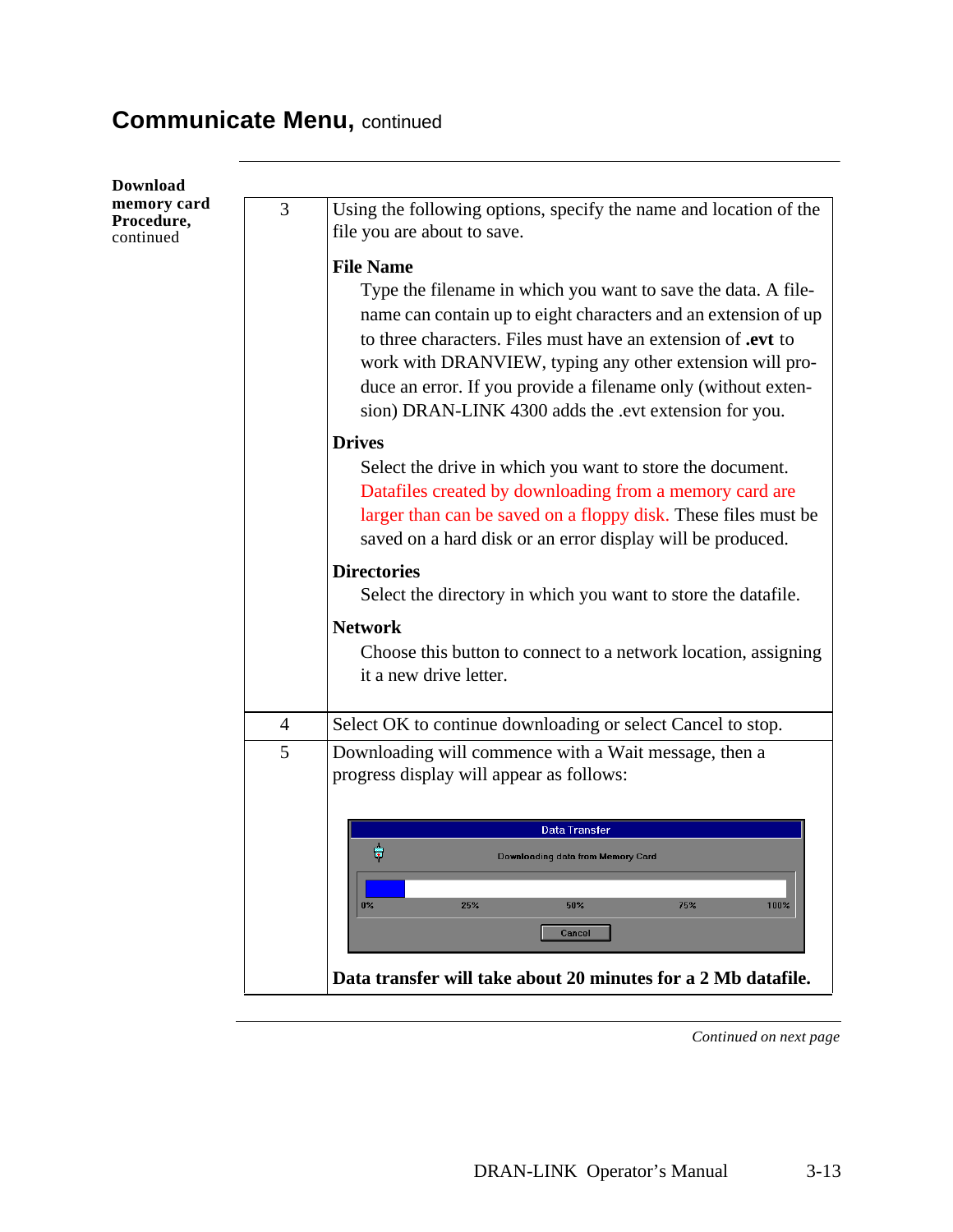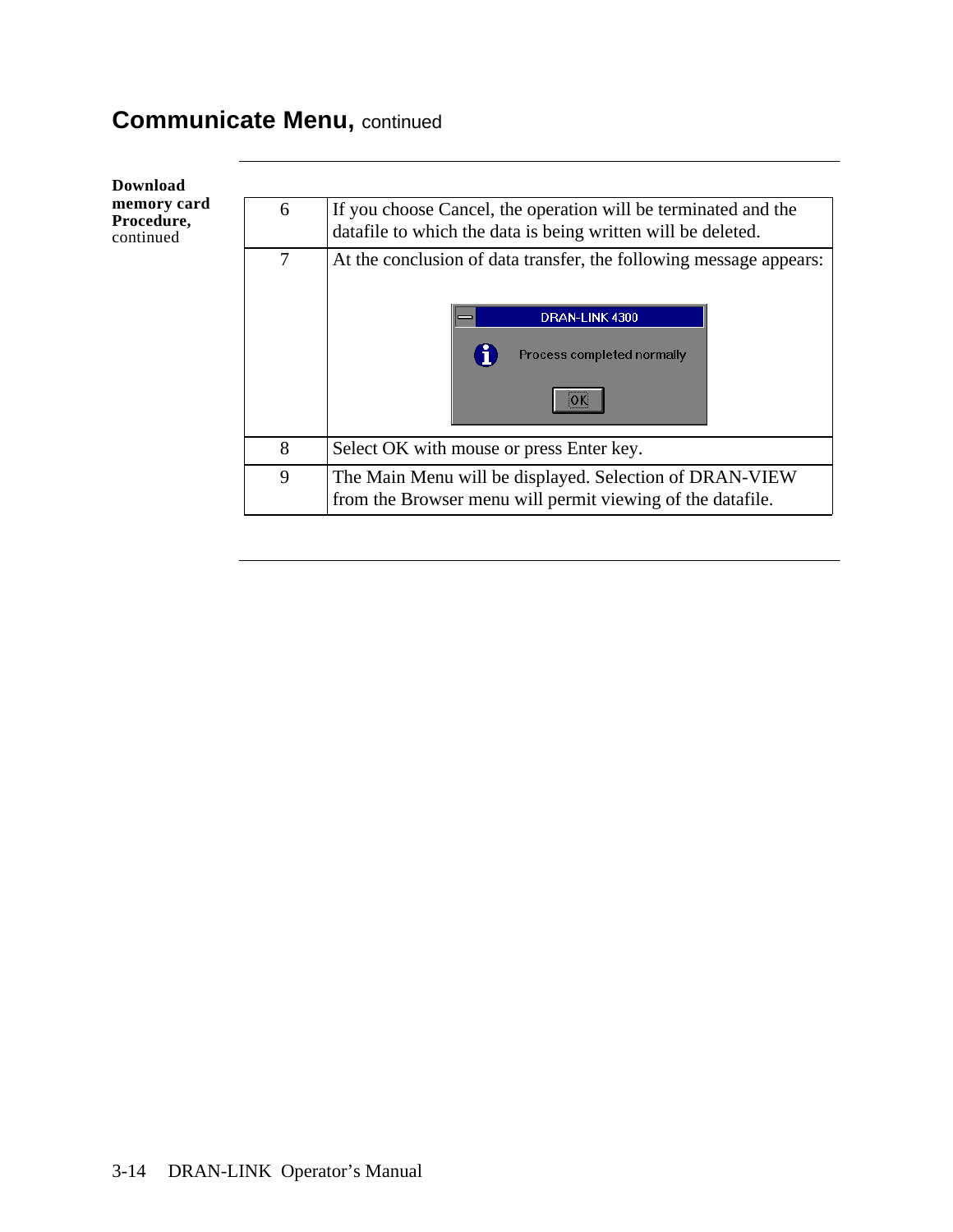## **Browser Menu**

| <b>Introduction</b> | Selection of the Browser command will enable the Browser menu only if the<br>DRAN-VIEW application has been installed. If the Browser menu can be<br>enabled, then selection of DRAN-VIEW can be performed.                                             |  |  |  |
|---------------------|---------------------------------------------------------------------------------------------------------------------------------------------------------------------------------------------------------------------------------------------------------|--|--|--|
|                     | If you have collected data from the PP4300 in the current DRAN-LINK session,<br>DRAN-VIEW will automatically open the datafile and display the data when it<br>starts. Refer to the DRAN-VIEW Operator's manual for detailed operating<br>instructions. |  |  |  |
|                     | DRAN-SCAN is not available in this version of DRAN-LINK.                                                                                                                                                                                                |  |  |  |
|                     |                                                                                                                                                                                                                                                         |  |  |  |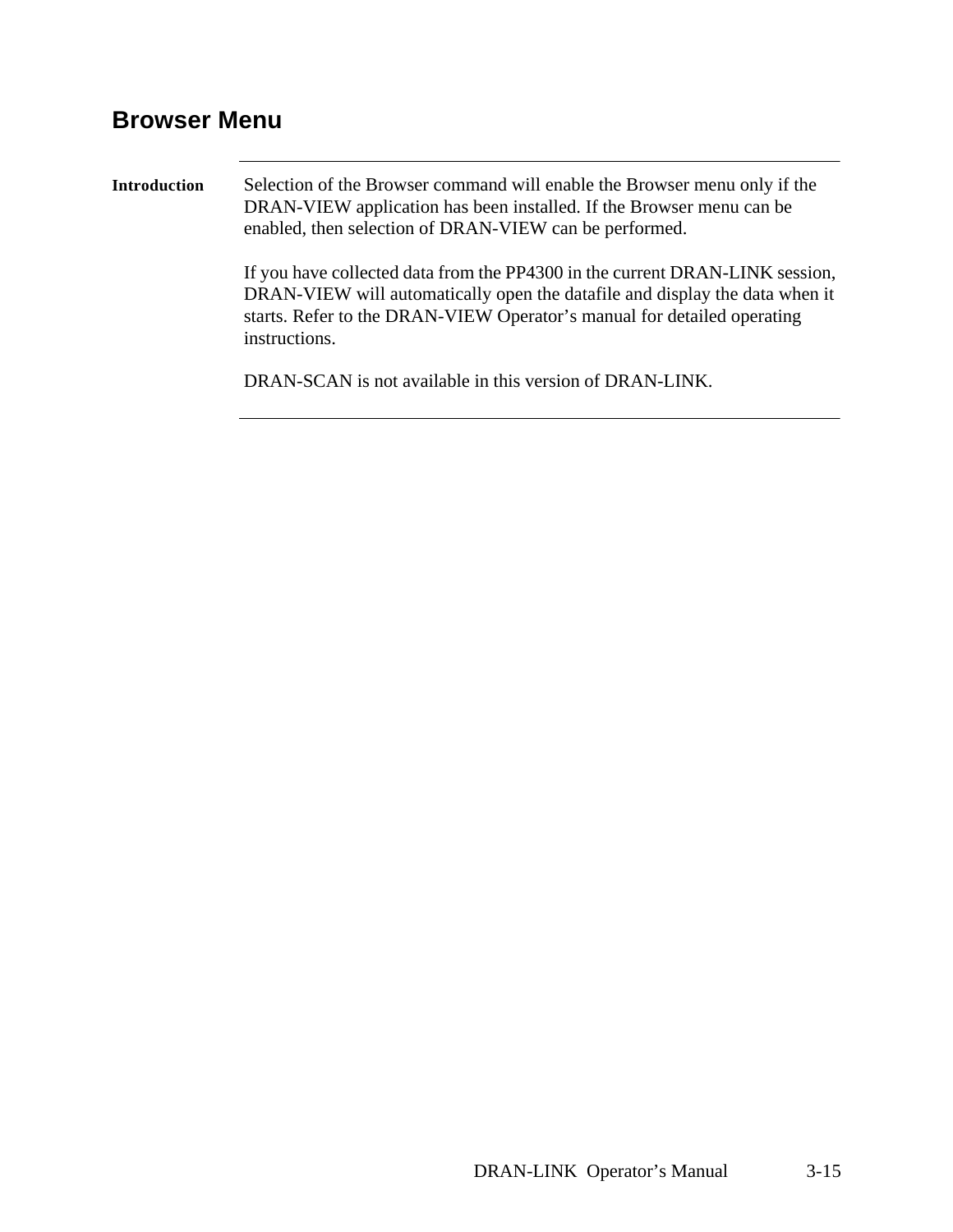### **Help Menu**

| <b>Introduction</b> | The Help menu offers the following commands, which provide you with<br>assistance with this application.                                                                                                                  |
|---------------------|---------------------------------------------------------------------------------------------------------------------------------------------------------------------------------------------------------------------------|
|                     | • Index - Offers you an index to topics on which you can get help.<br>• Using Help - Provides general instructions on using help.<br>• About DRAN-VIEW 4300 - Displays the version number of this application.            |
| Index               | Use this command to display the opening screen of help, shown on the next<br>page. From this opening screen, you can jump to step-by-step instructions for<br>using DRAN-LINK and various types of reference information. |
|                     | $1.11 \times 1.1$                                                                                                                                                                                                         |

Once you open Help, you can click the Contents button whenever you want to return to the opening screen.

#### **Index Screen**

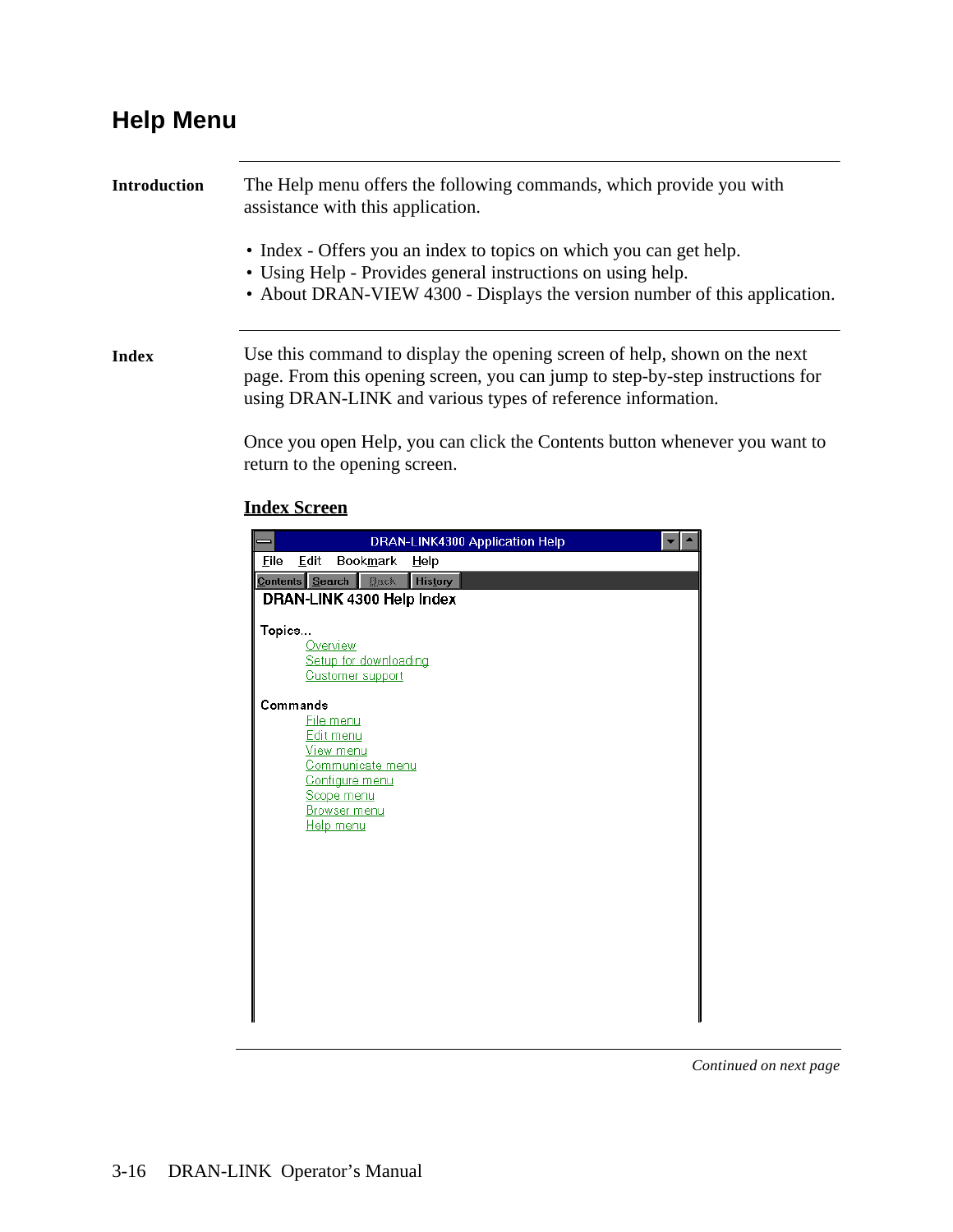## **Help Menu,** continued

**Using Help** Use this command for instructions about using help. The screen is shown below.

#### **How to Use Help Display**

| How to Use Help                                                                                                       |  |
|-----------------------------------------------------------------------------------------------------------------------|--|
| File<br><b>Bookmark</b><br>Edit<br>Help                                                                               |  |
| Search<br>Glossary<br>Contents   <br><b>History</b><br>Back                                                           |  |
|                                                                                                                       |  |
| <b>Contents for How to Use Help</b>                                                                                   |  |
| If you are new to Help, choose Help Basics. Use the scroll bar to view<br>information not visible in the Help window. |  |
| To choose a Help topic                                                                                                |  |
| $\blacktriangleright$ Click the underlined <u>topic</u> you want to view.                                             |  |
| Or press TAB to select the topic, and then press ENTER.                                                               |  |
| Introduction                                                                                                          |  |
| <b>Help Basics</b>                                                                                                    |  |
|                                                                                                                       |  |
| How To                                                                                                                |  |
| <b>Annotate a Help Topic</b>                                                                                          |  |
| <u>Choose a Jump</u>                                                                                                  |  |
| Copy a Help Topic onto the Clipboard                                                                                  |  |
| Define and Use Bookmarks                                                                                              |  |
| Get Help from Your Application                                                                                        |  |
| Keep Help on Top of Other Windows                                                                                     |  |
| Move Around in Help                                                                                                   |  |
| Open Another Help File                                                                                                |  |
| Print a Help Topic                                                                                                    |  |
| Scroll Through a Help Topic                                                                                           |  |
| Search for a Help Topic                                                                                               |  |
| View an Application and Help Together                                                                                 |  |
| <b>Commands and Buttons</b>                                                                                           |  |
| <b>File Menu Commands</b>                                                                                             |  |
| Edit Menu Commands                                                                                                    |  |
| <b>Bookmark Menu Commands</b>                                                                                         |  |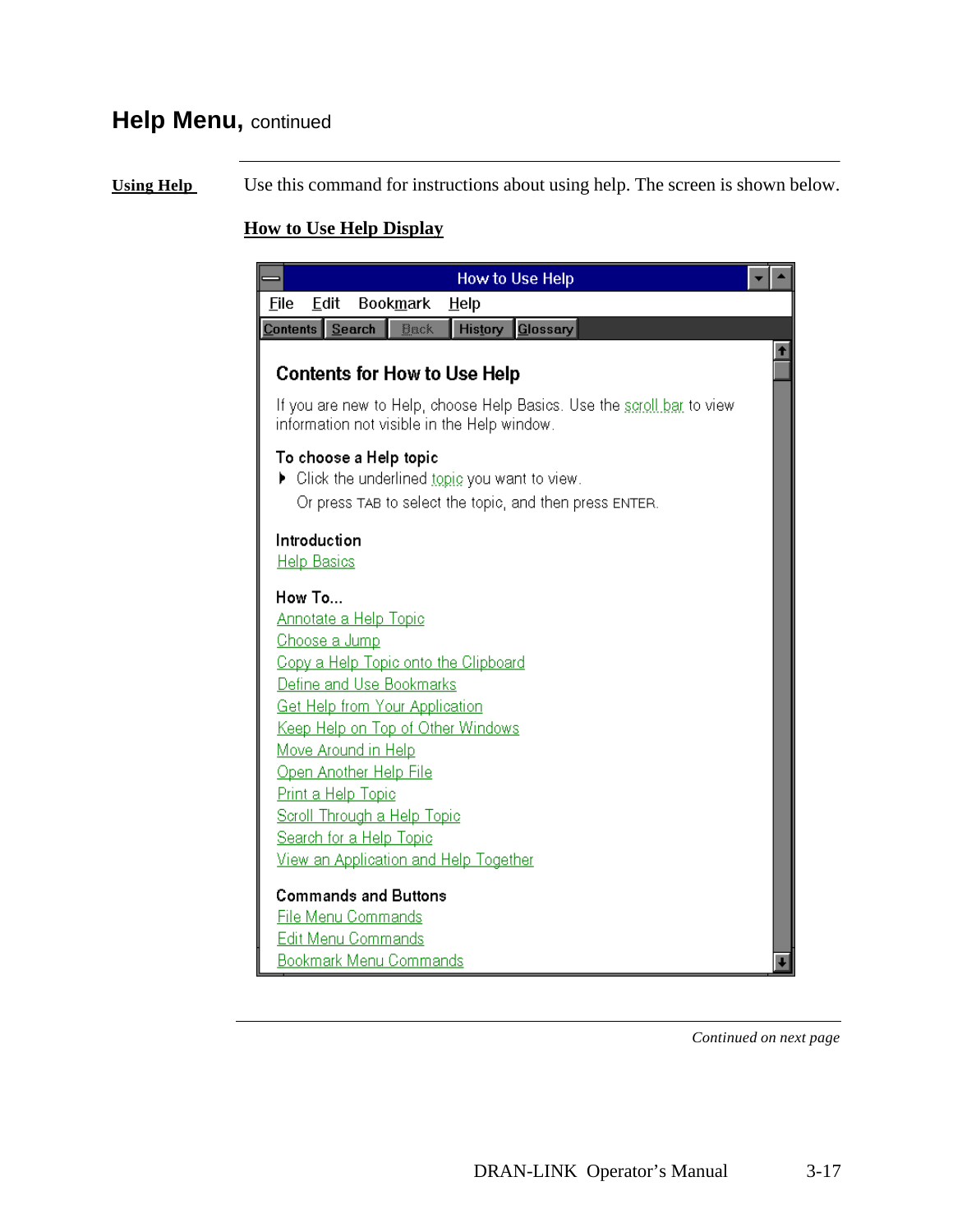### **Help Menu,** continued

**About DRAN-LINK 4300**  Use this command to display the copyright and version number of your copy of DRAN-LINK 4300, shown below.